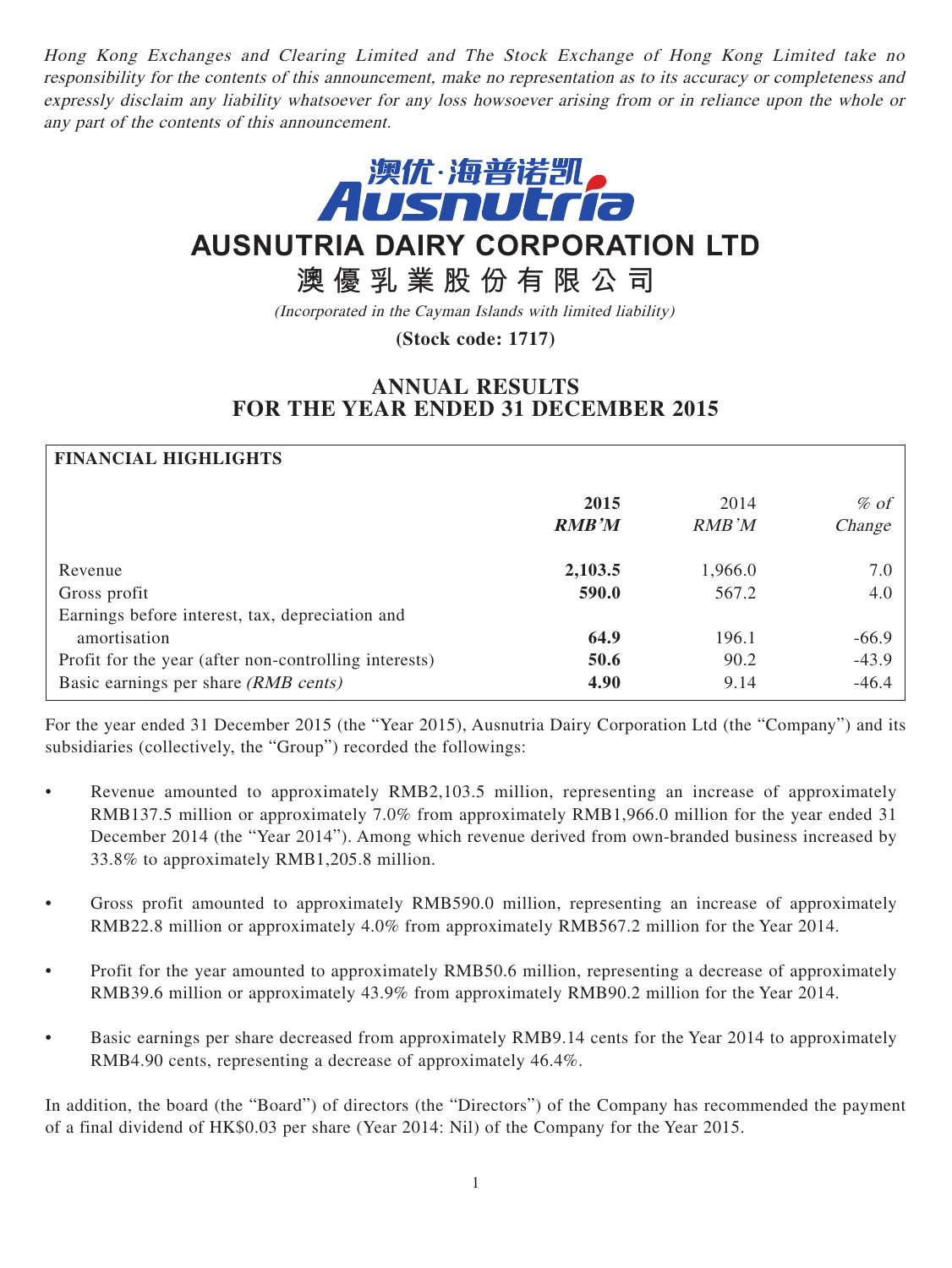The Board is pleased to announce the audited consolidated financial results of the Group for the Year 2015 together with the comparative figures for the Year 2014 as follows:

## **CONSOLIDATED STATEMENT OF PROFIT OR LOSS AND OTHER COMPREHENSIVE INCOME**

Year ended 31 December 2015

|                                                                             |                | 2015           | 2014           |
|-----------------------------------------------------------------------------|----------------|----------------|----------------|
|                                                                             | <b>Notes</b>   | <b>RMB'000</b> | <b>RMB'000</b> |
| <b>REVENUE</b>                                                              | 5              | 2,103,534      | 1,966,047      |
| Cost of sales                                                               |                | (1,513,568)    | (1,398,842)    |
| Gross profit                                                                |                | 589,966        | 567,205        |
| Other income and gains                                                      | $\mathfrak{I}$ | 45,652         | 29,325         |
| Selling and distribution expenses                                           |                | (497, 613)     | (336,000)      |
| Administrative expenses                                                     |                | (116, 281)     | (105, 285)     |
| Other expenses                                                              |                | (8,907)        | (11,621)       |
| Finance costs                                                               | $\overline{7}$ | (16, 045)      | (10,310)       |
| Share of profits of associates                                              |                | 7,019          | 3,959          |
| Profit before tax                                                           | 6              | 3,791          | 137,273        |
| Income tax expense                                                          | $\mathcal S$   | (680)          | (20, 552)      |
| <b>PROFIT FOR THE YEAR</b>                                                  |                | 3,111          | 116,721        |
| EARNINGS PER SHARE ATTRIBUTABLE TO<br>ORDINARY EQUITY HOLDERS OF THE PARENT |                |                |                |
| - basic and diluted                                                         | $\mathcal{G}$  | RMB4.90 cents  | RMB9.14 cents  |
| Profit/(loss) attributable to:                                              |                |                |                |
| Owners of the parent                                                        |                | 50,645         | 90,219         |
| Non-controlling interests                                                   |                | (47, 534)      | 26,502         |
|                                                                             |                | 3,111          | 116,721        |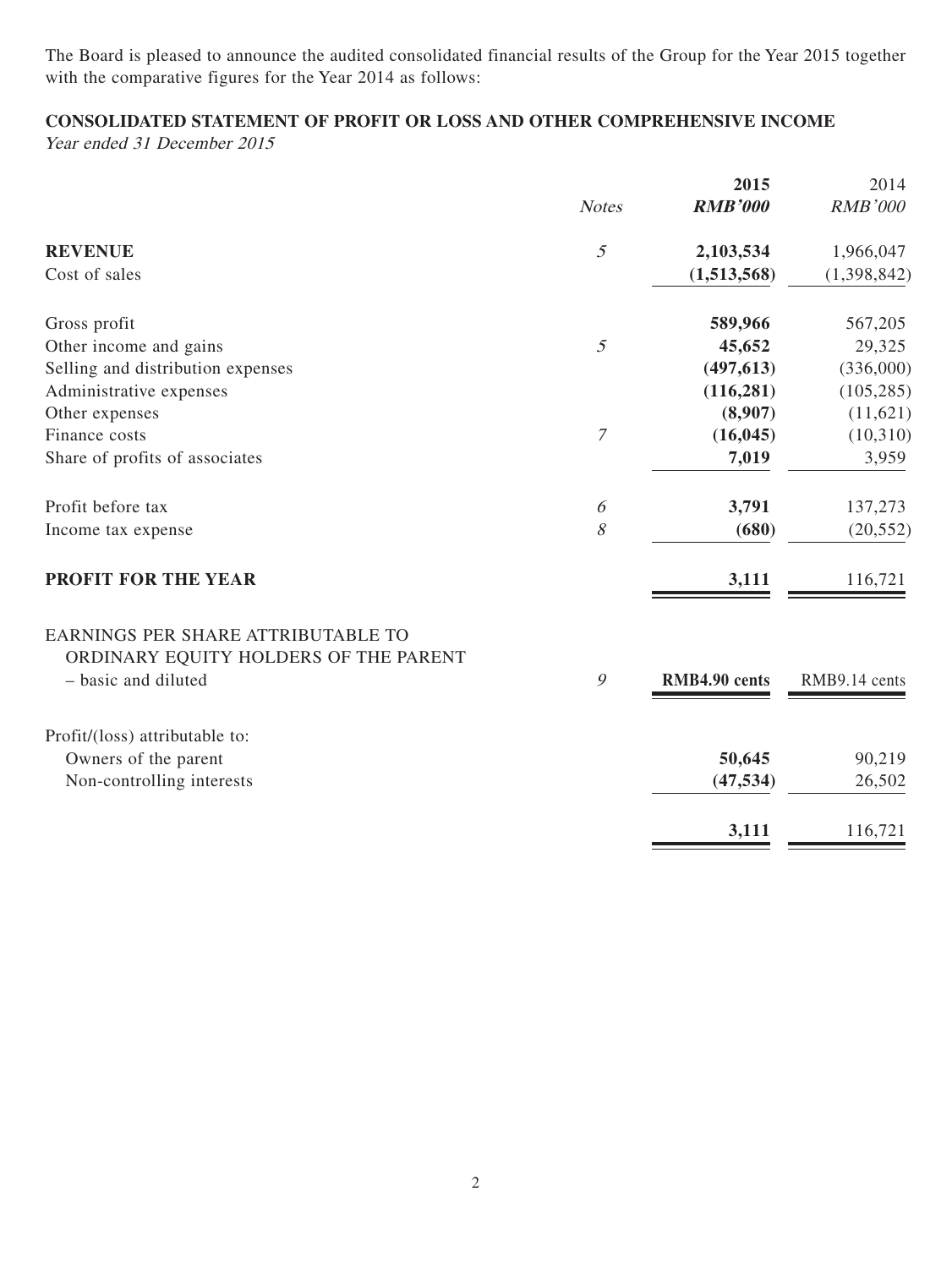|                                                                                                      | 2015<br><b>RMB'000</b> | 2014<br><b>RMB'000</b> |
|------------------------------------------------------------------------------------------------------|------------------------|------------------------|
| <b>OTHER COMPREHENSIVE INCOME/(LOSS)</b>                                                             |                        |                        |
| Other comprehensive loss to be reclassified to<br>profit or loss in subsequent periods:              |                        |                        |
| Exchange differences on translation of foreign operations                                            | (16,997)               | (31,617)               |
| Net other comprehensive loss to be reclassified to                                                   |                        |                        |
| profit or loss in subsequent periods                                                                 | (16,997)               | (31,617)               |
| Other comprehensive income/(loss) not to be reclassified to<br>profit or loss in subsequent periods: |                        |                        |
| Remeasurement gains/(losses) on the defined benefit plan                                             | 2,306                  | (3,047)                |
| Income tax effect                                                                                    | (553)                  | 731                    |
| Net other comprehensive income/(loss) not to be reclassified to                                      |                        |                        |
| profit or loss in subsequent periods                                                                 | 1,753                  | (2,316)                |
| OTHER COMPREHENSIVE LOSS FOR THE YEAR,                                                               |                        |                        |
| <b>NET OF TAX</b>                                                                                    | (15, 244)              | (33,933)               |
| TOTAL COMPREHENSIVE INCOME/(LOSS)                                                                    |                        |                        |
| <b>FOR THE YEAR</b>                                                                                  | (12, 133)              | 82,788                 |
| Total comprehensive income/(loss) attributable to:                                                   |                        |                        |
| Owners of the parent                                                                                 | 36,480                 | 72,875                 |
| Non-controlling interests                                                                            | (48, 613)              | 9,913                  |
|                                                                                                      | (12, 133)              | 82,788                 |
|                                                                                                      |                        |                        |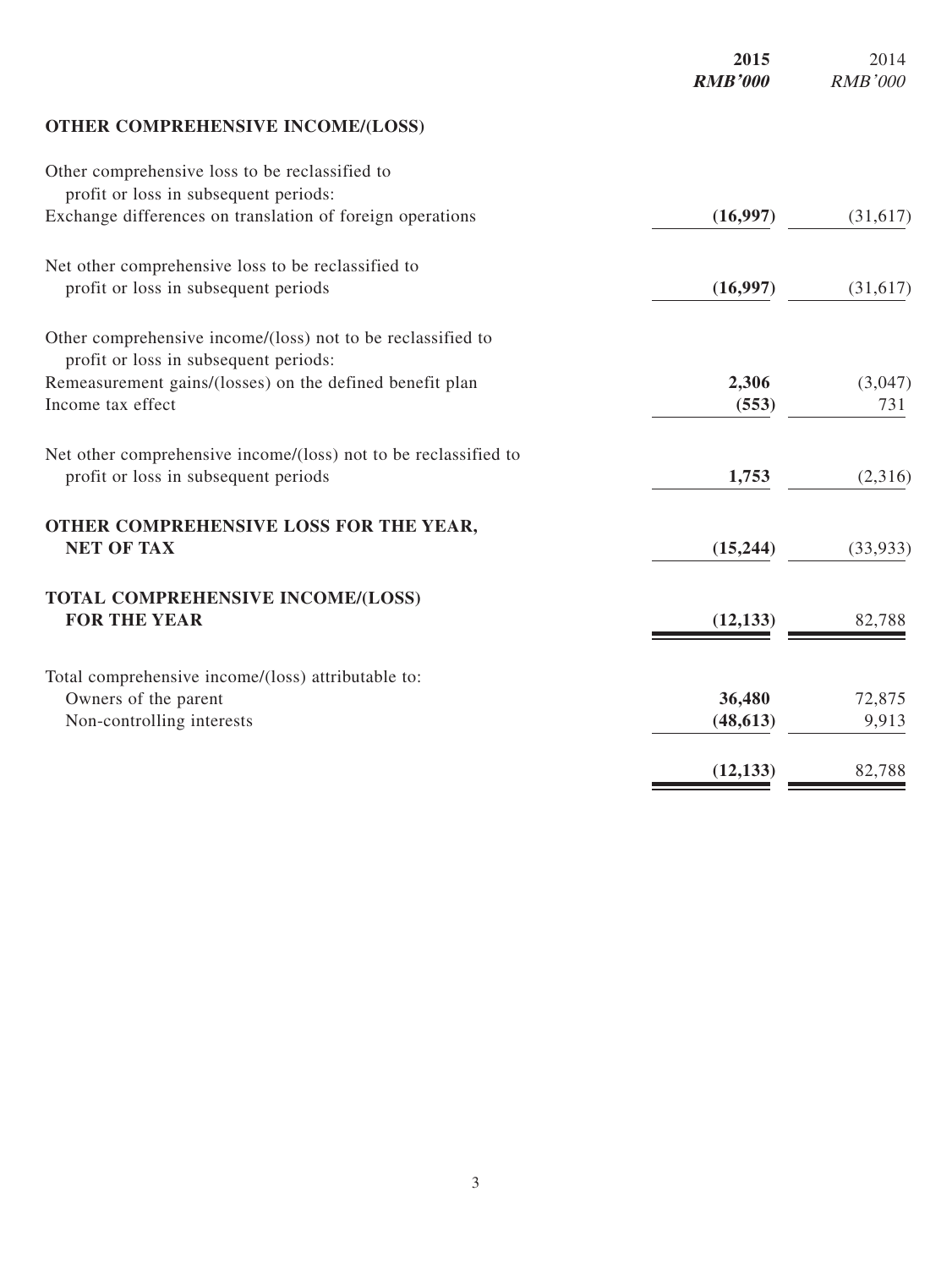## **CONSOLIDATED STATEMENT OF FINANCIAL POSITION**

31 December 2015

|                                                  |              | 2015           | 2014           |
|--------------------------------------------------|--------------|----------------|----------------|
|                                                  | <b>Notes</b> | <b>RMB'000</b> | <b>RMB'000</b> |
| <b>NON-CURRENT ASSETS</b>                        |              |                |                |
| Property, plant and equipment                    |              | 586,296        | 483,162        |
| Prepaid land lease payments                      |              | 1,971          | 2,028          |
| Goodwill                                         |              | 72,053         | 75,713         |
| Other intangible assets                          |              | 45,679         | 44,497         |
| Investments in associates                        |              | 32,312         | 30,101         |
| Deferred tax assets                              |              | 98,794         | 47,522         |
| Total non-current assets                         |              | 837,105        | 683,023        |
| <b>CURRENT ASSETS</b>                            |              |                |                |
| Inventories                                      | 10           | 579,857        | 515,559        |
| Trade and bills receivables                      | 11           | 185,396        | 163,562        |
| Prepayments, deposits and other receivables      |              | 164,097        | 104,335        |
| Tax recoverable                                  |              | 719            | 6,511          |
| Pledged deposits                                 | 12           | 769,738        | 216,900        |
| Time deposits                                    | 12           | 185,990        | 465,100        |
| Cash and cash equivalents                        | 12           | 307,620        | 278,277        |
| Total current assets                             |              | 2,193,417      | 1,750,244      |
| <b>CURRENT LIABILITIES</b>                       |              |                |                |
| Trade payables                                   | 13           | 172,692        | 184,215        |
| Other payables and accruals                      |              | 475,826        | 373,469        |
| Derivative financial instruments                 |              | 1,943          | 404            |
| Interest-bearing bank loans and other borrowings |              | 756,993        | 517,197        |
| Tax payable                                      |              | 66,873         | 46,411         |
| Total current liabilities                        |              | 1,474,327      | 1,121,696      |
| NET CURRENT ASSETS                               |              | 719,090        | 628,548        |
| TOTAL ASSETS LESS CURRENT LIABILITIES            |              | 1,556,195      | 1,311,571      |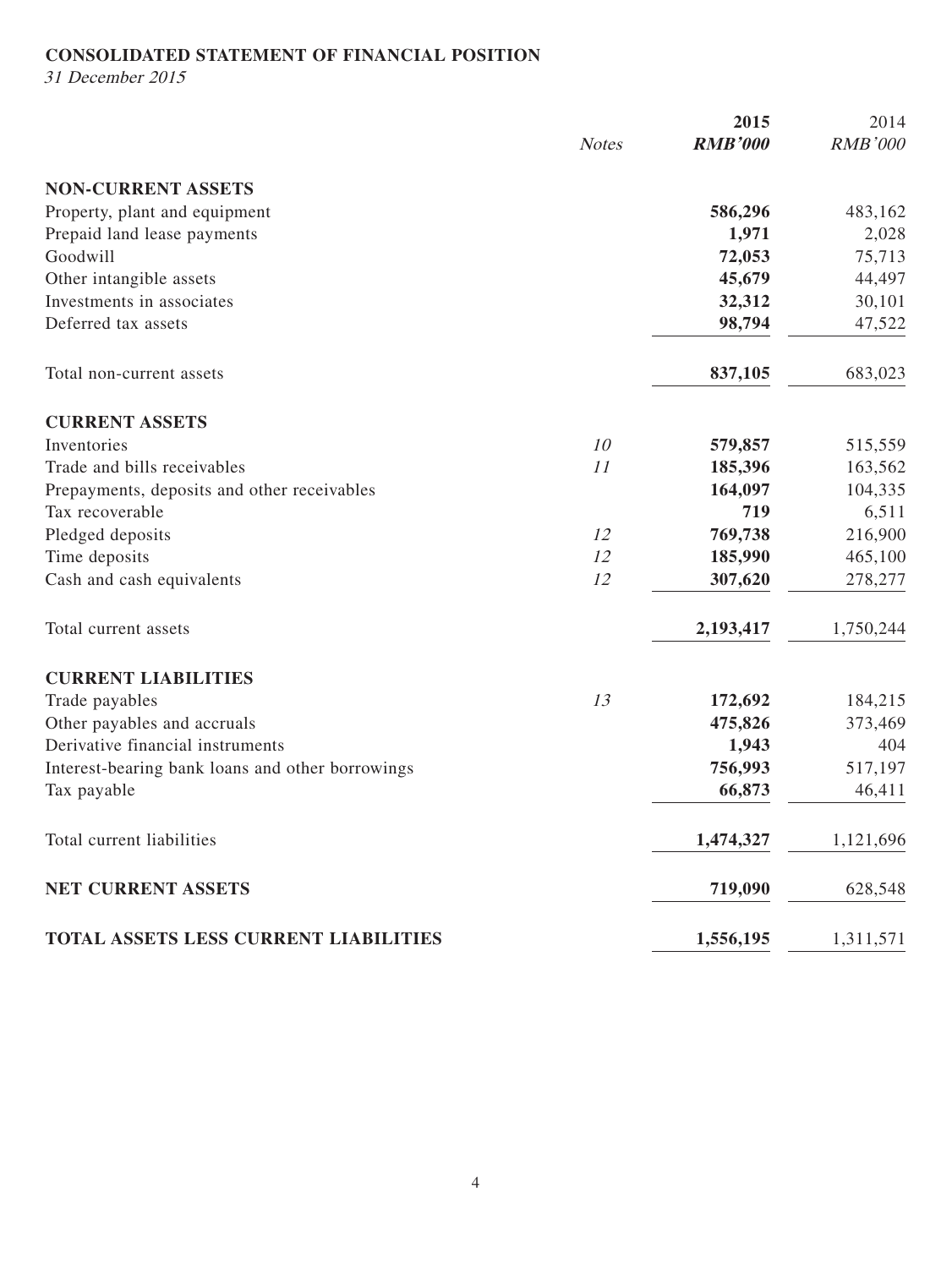|                                                  | <b>Notes</b> | 2015<br><b>RMB'000</b> | 2014<br><b>RMB'000</b> |
|--------------------------------------------------|--------------|------------------------|------------------------|
| <b>TOTAL ASSETS LESS CURRENT LIABILITIES</b>     |              | 1,556,195              | 1,311,571              |
| <b>NON-CURRENT LIABILITIES</b>                   |              |                        |                        |
| Interest-bearing bank loans and other borrowings |              | 189,176                | 51,864                 |
| Defined benefit plan                             |              | 12,885                 | 15,709                 |
| Deferred tax liabilities                         |              | 26,591                 | 29,070                 |
| Total non-current liabilities                    |              | 228,652                | 96,643                 |
| Net assets                                       |              | 1,327,543              | 1,214,928              |
| <b>EQUITY</b>                                    |              |                        |                        |
| Equity attributable to owners of the parent      |              |                        |                        |
| Share capital                                    | 14           | 108,455                | 86,866                 |
| Reserves                                         |              | 1,204,224              | 1,020,894              |
|                                                  |              | 1,312,679              | 1,107,760              |
| Non-controlling interests                        |              | 14,864                 | 107,168                |
| Total equity                                     |              | 1,327,543              | 1,214,928              |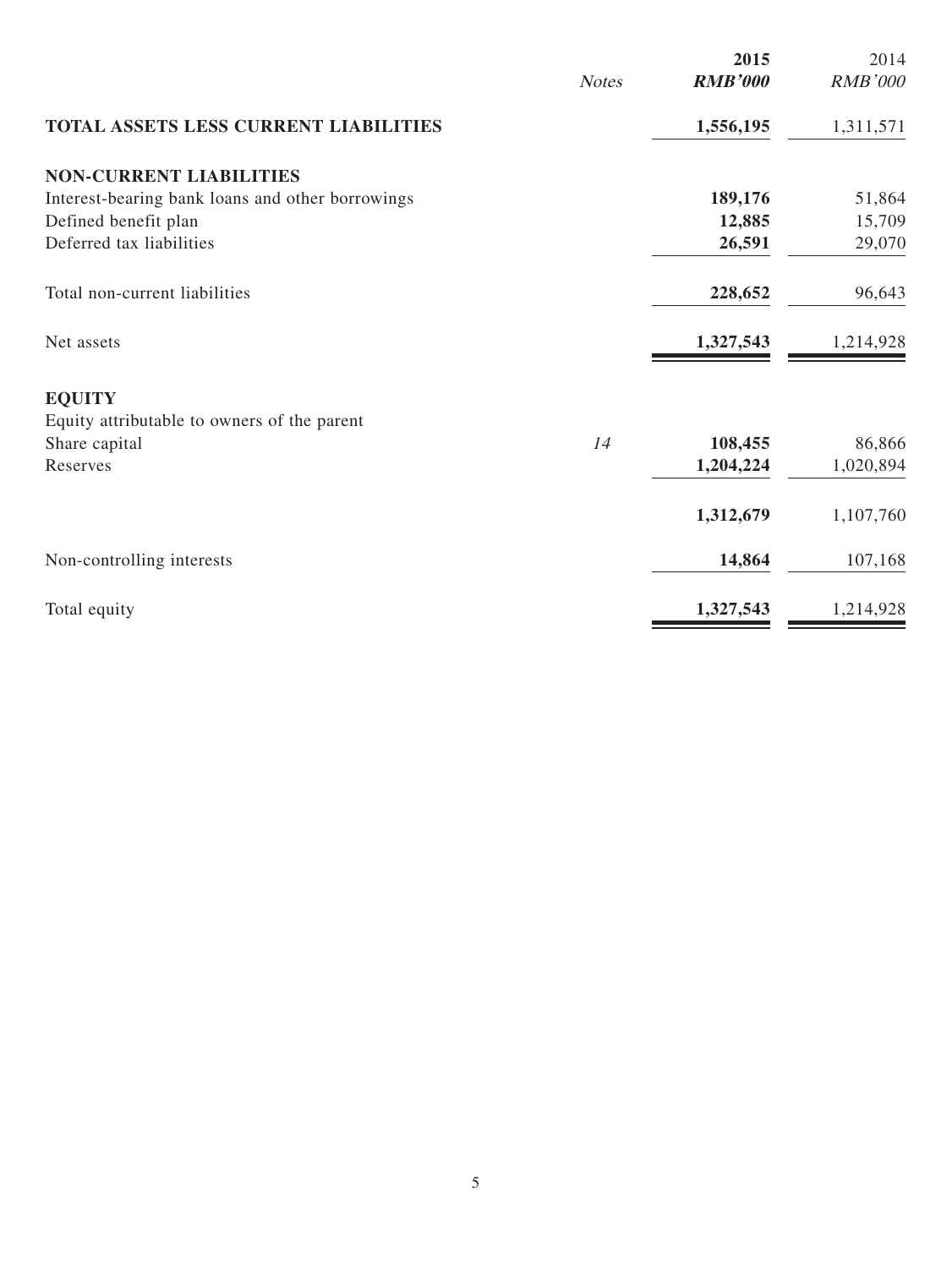#### **NOTES TO THE FINANCIAL STATEMENTS**

31 December 2015

#### **1. CORPORATE AND GROUP INFORMATION**

The Company was incorporated as an exempted company with limited liability in the Cayman Islands on 8 June 2009. The registered office of the Company is located at Cricket Square, Hutchins Drive, P.O. Box 2681, Grand Cayman KY1-1111, Cayman Islands. The principal offices of the Group are located at Floor 8, XinDaXin Building, No. 168, HuangXing Road (M), Changsha City, Hunan Province, Mainland China; Unit 16, 36/F., China Merchants Tower, Shun Tak Centre, 168-200 Connaught Road Central, Central, Hong Kong; and at Dokter van Deenweg 150, 8025 BM Zwolle, the Netherlands. The shares of the Company (the "Shares") were listed on The Main Board of The Stock Exchange of Hong Kong Limited (the "Stock Exchange") on 8 October 2009. The Company and its subsidiaries are hereinafter collectively referred to as the Group.

The Company acts as an investment holding company of the Group. The Group is principally engaged in the production, marketing and distribution of paediatric nutrition products in the People's Republic of China (the "PRC") and in the dairy industry with production facilities based in the Netherlands which conduct activities ranging from research and development, milk collection, processing, production, packaging, marketing and sales of dairy products to customers in the Netherlands and other overseas countries.

#### **2. BASIS OF PREPARATION**

These financial statements have been prepared in accordance with International Financial Reporting Standards ("IFRSs") (which include all International Financial Reporting Standards, International Accounting Standards ("IASs") and Interpretations) issued by the International Accounting Standards Board (the "IASB"). They have been prepared under the historical cost convention, except for derivative financial instruments, which have been measured at fair value. These financial statements are presented in Renminbi ("RMB") and all values are rounded to the nearest thousand (RMB'000) except when otherwise indicated.

#### **Basis of consolidation**

The consolidated financial statements include the financial statements of the Group for the Year 2015. A subsidiary is an entity (including a structured entity), directly or indirectly, controlled by the Company. Control is achieved when the Group is exposed, or has rights, to variable returns from its involvement with the investee and has the ability to affect those returns through its power over the investee (i.e., existing rights that give the Group the current ability to direct the relevant activities of the investee).

When the Company has, directly or indirectly, less than a majority of the voting or similar rights of an investee, the Group considers all relevant facts and circumstances in assessing whether it has power over an investee, including:

- (a) the contractual arrangement with the other vote holders of the investee;
- (b) rights arising from other contractual arrangements; and
- (c) the Group's voting rights and potential voting rights.

The financial statements of the subsidiaries are prepared for the same reporting period as the Company, using consistent accounting policies. The results of subsidiaries are consolidated from the date on which the Group obtains control, and continue to be consolidated until the date that such control ceases.

Profit or loss and each component of other comprehensive income are attributable to the owners of the parent of the Group and to the non-controlling interests, even if this results in the non-controlling interests having a deficit balance. All intra-group assets and liabilities, equity, income, expenses and cash flows relating to transactions between members of the Group are eliminated in full on consolidation.

The Group reassesses whether or not it controls an investee if facts and circumstances indicate that there are changes to one or more of the three elements of control described in the accounting policy for subsidiaries below. A change in the ownership interest of a subsidiary, without a loss of control, is accounted for as an equity transaction.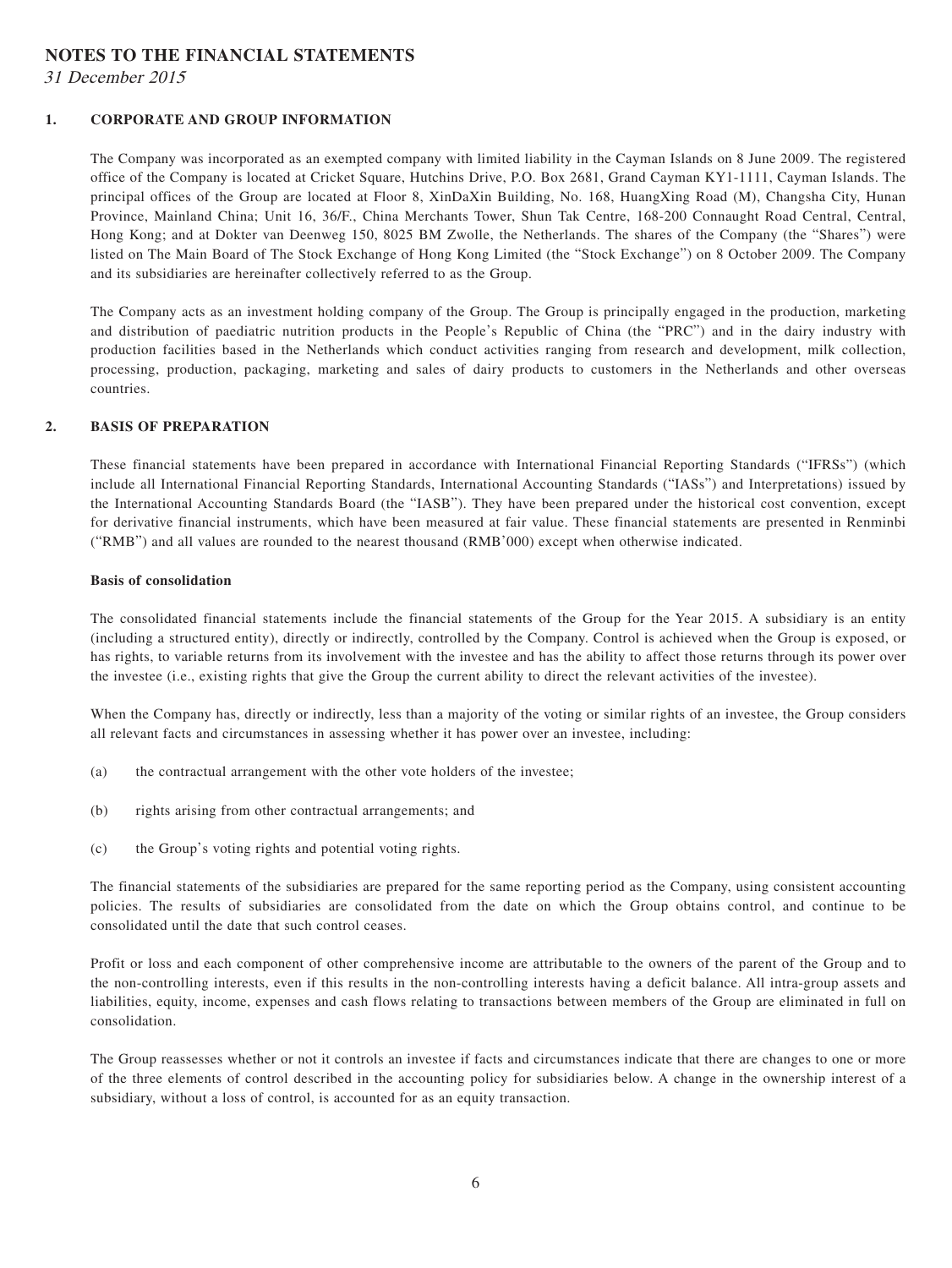If the Group loses control over a subsidiary, it derecognises (i) the assets (including goodwill) and liabilities of the subsidiary, (ii) the carrying amount of any non-controlling interest and (iii) the cumulative translation differences recorded in equity; and recognises (i) the fair value of the consideration received, (ii) the fair value of any investment retained and (iii) any resulting surplus or deficit in profit or loss. The Group's share of components previously recognised in other comprehensive income is reclassified to profit or loss or retained profits, as appropriate, on the same basis as would be required if the Group had directly disposed of the related assets or liabilities.

#### **3 CHANGES IN ACCOUNTING POLICIES AND DISCLOSURES**

The Group has adopted the following revised standards for the first time for the current year's financial statements.

Amendments to IAS 19 Defined Benefit Plans: Employee Contributions Annual Improvements to IFRSs 2010-2012 Cycle Annual Improvements to IFRSs 2011-2013 Cycle

The nature and the impact of each amendment is described below:

- (a) Amendments to IAS 19 apply to contributions from employees or third parties to defined benefit plans. The amendments simplify the accounting for contributions that are independent of the number of years of employee service, for example, employee contributions that are calculated according to a fixed percentage of salary. If the amount of the contributions is independent of the number of years of service, an entity is permitted to recognise such contributions as a reduction of service cost in the period in which the related service is rendered. The amendments have had no impact on the Group.
- (b) The Annual Improvements to IFRSs 2010-2012 Cycle issued in December 2013 sets out amendments to a number of IFRSs. Details of the amendments that are effective for the current year are as follows:
	- IFRS 8 Operating Segments: Clarifies that an entity must disclose the judgements made by management in applying the aggregation criteria in IFRS 8, including a brief description of operating segments that have been aggregated and the economic characteristics used to assess whether the segments are similar. The amendments also clarify that a reconciliation of segment assets to total assets is only required to be disclosed if the reconciliation is reported to the chief operating decision maker. The amendments have had no impact on the Group.
	- IAS 16 Property, Plant and Equipment and IAS 38 Intangible Assets: Clarifies the treatment of gross carrying amount and accumulated depreciation or amortisation of revalued items of property, plant and equipment and intangible assets. The amendments have had no impact on the Group as the Group does not apply the revaluation model for the measurement of these assets.
	- IAS 24 Related Party Disclosures: Clarifies that a management entity (i.e., an entity that provides key management personnel services) is a related party subject to related party disclosure requirements. In addition, an entity that uses a management entity is required to disclose the expenses incurred for management services. The amendment has had no impact on the Group as the Group does not receive any management services from other entities besides associates.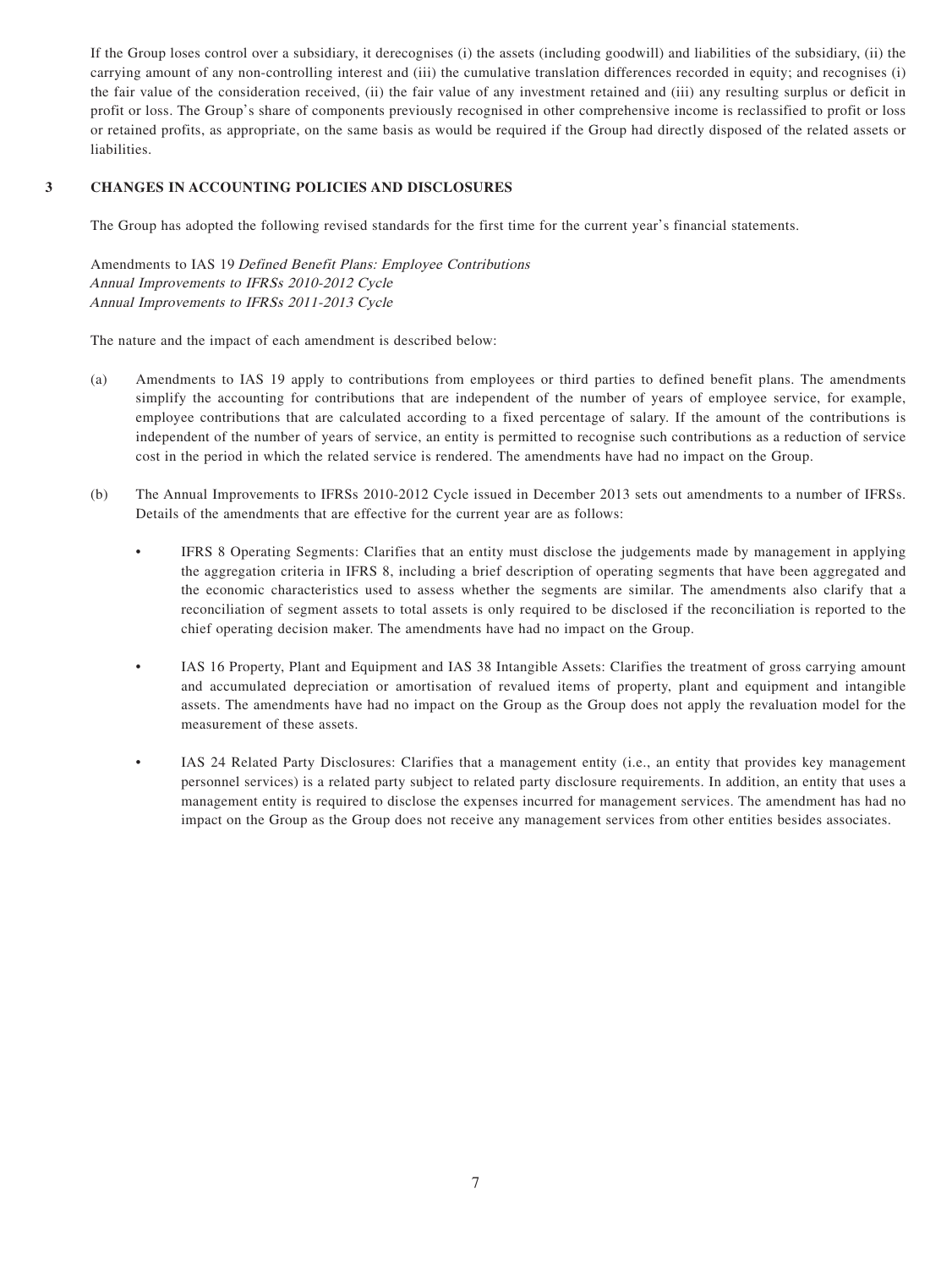- (c) The Annual Improvements to IFRSs 2011-2013 Cycle issued in December 2013 sets out amendments to a number of IFRSs. Details of the amendments that are effective for the current year are as follows:
	- IFRS 3 Business Combinations: Clarifies that joint arrangements but not joint ventures are outside the scope of IFRS 3 and the scope exception applies only to the accounting in the financial statements of the joint arrangement itself. The amendment is applied prospectively. The amendment has had no impact on the Group as the Company is not a joint arrangement and the Group did not form any joint arrangement during the year.
	- IFRS 13 Fair Value Measurement: Clarifies that the portfolio exception in IFRS 13 can be applied not only to financial assets and financial liabilities, but also to other contracts within the scope of IFRS 9 or IAS 39 as applicable. The amendment is applied prospectively from the beginning of the annual period in which IFRS 13 was initially applied. The amendment has had no impact on the Group as the Group does not apply the portfolio exception in IFRS 13.
	- IAS 40 Investment Property: Clarifies that IFRS 3, instead of the description of ancillary services in IAS 40 which differentiates between investment property and owner-occupied property, is used to determine if the transaction is a purchase of an asset or a business combination. The amendment is applied prospectively for acquisitions of investment properties. The amendment has had no impact on the Group.

In addition, the Company has adopted the amendments to the Rules Governing the Listing of Securities (the "Listing Rules") issued by the Stock Exchange relating to the disclosure of financial information with reference to the Hong Kong Companies Ordinance (Cap. 622) during the current financial year. The main impact to the financial statements is on the presentation and disclosure of certain information in the financial statements.

#### **4. OPERATING SEGMENT INFORMATION**

For management purposes, the Group is organised into business units based on their products and services and had two reportable operating segments in 2015 as follows:

- (a) the Ausnutria segment comprises the manufacture and sale of own-branded paediatric cow milk formula products in Mainland China and Hong Kong; and
- (b) the Ausnutria Hyproca segment comprises the manufacture of dairy products in the Netherlands for sale to its worldwide customers as well as its own-branded products in Mainland China and other overseas countries.

Management monitors the results of the Group's operating segments separately for the purpose of making decisions about resources allocation and performance assessment. Segment performance is evaluated based on reportable segment profit which is a measure of adjusted profit before tax. The adjusted profit before tax is measured consistently with the Group's profit before tax except that interest income, finance costs as well as unallocated head office and corporate results are excluded from such measurement.

Segment assets exclude cash and cash equivalents and other bank deposits and pledged deposits as these assets are managed on a group basis.

Segment liabilities exclude interest-bearing bank and other borrowings as these liabilities are managed on a group basis.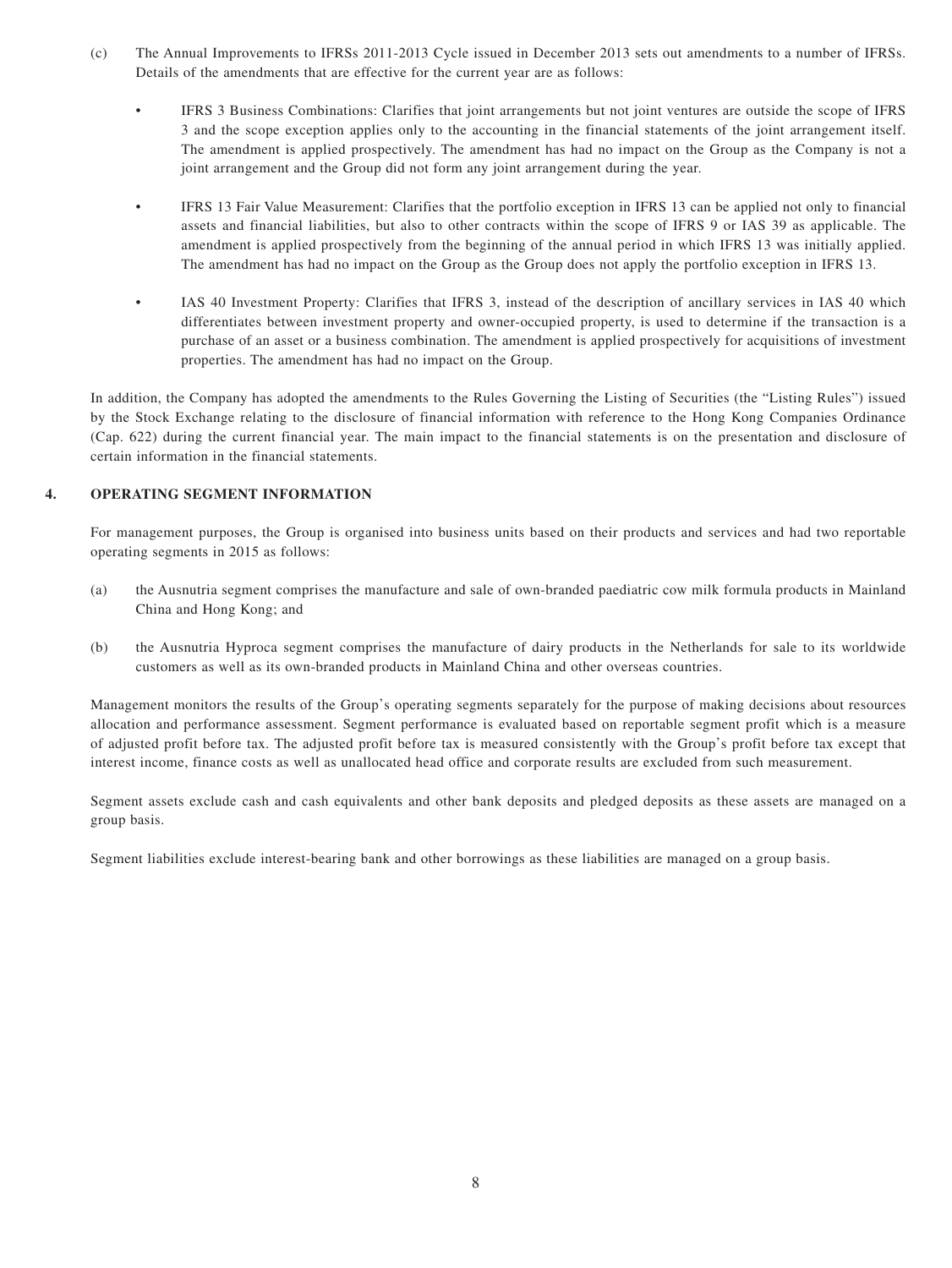#### **Year ended 31 December 2015**

|                                                |                | Ausnutria      |                |
|------------------------------------------------|----------------|----------------|----------------|
|                                                | Ausnutria      | Hyproca        | <b>Total</b>   |
|                                                | <b>RMB'000</b> | <b>RMB'000</b> | <b>RMB'000</b> |
| <b>Segment revenue</b>                         |                |                |                |
| Sales to external customers                    | 649,712        | 1,453,822      | 2,103,534      |
| Intersegment sales                             |                | 97,537         | 97,537         |
|                                                |                |                |                |
| Reconciliation:                                | 649,712        | 1,551,359      | 2,201,071      |
| Elimination of intersegment sales              |                |                | (97, 537)      |
|                                                |                |                |                |
| Revenue from operations                        |                |                | 2,103,534      |
| <b>Segment results</b>                         | 67,855         | (54,988)       | 12,867         |
| Reconciliation:                                |                |                |                |
| Elimination of intersegment results            |                |                | (8, 489)       |
| Interest income                                |                |                | 31,578         |
| Finance costs                                  |                |                | (16, 045)      |
| Corporate and other unallocated expenses       |                |                | (16, 120)      |
| Profit before tax                              |                |                | 3,791          |
| <b>Segment assets</b>                          | 544,555        | 1,408,551      | 1,953,106      |
| Reconciliation:                                |                |                |                |
| Elimination of intersegment receivables        |                |                | (185, 932)     |
| Corporate and other unallocated assets         |                |                | 1,263,348      |
| Total assets                                   |                |                | 3,030,522      |
| <b>Segment liabilities</b>                     | 290,991        | 651,751        | 942,742        |
| Reconciliation:                                |                |                |                |
| Elimination of intersegment payables           |                |                | (185, 932)     |
| Corporate and other unallocated liabilities    |                |                | 946,169        |
| Total liabilities                              |                |                | 1,702,979      |
| Other segment information                      |                |                |                |
| Impairment losses recognised in profit or loss | 417            | 102,651        | 103,068        |
| Share of profits of associates                 |                | 7,019          | 7,019          |
| Investments in associates                      |                | 32,312         | 32,312         |
| Depreciation and amortisation                  | 7,212          | 37,883         | 45,095         |
| Capital expenditure*                           | 9,867          | 155,495        | 165,362        |
|                                                |                |                |                |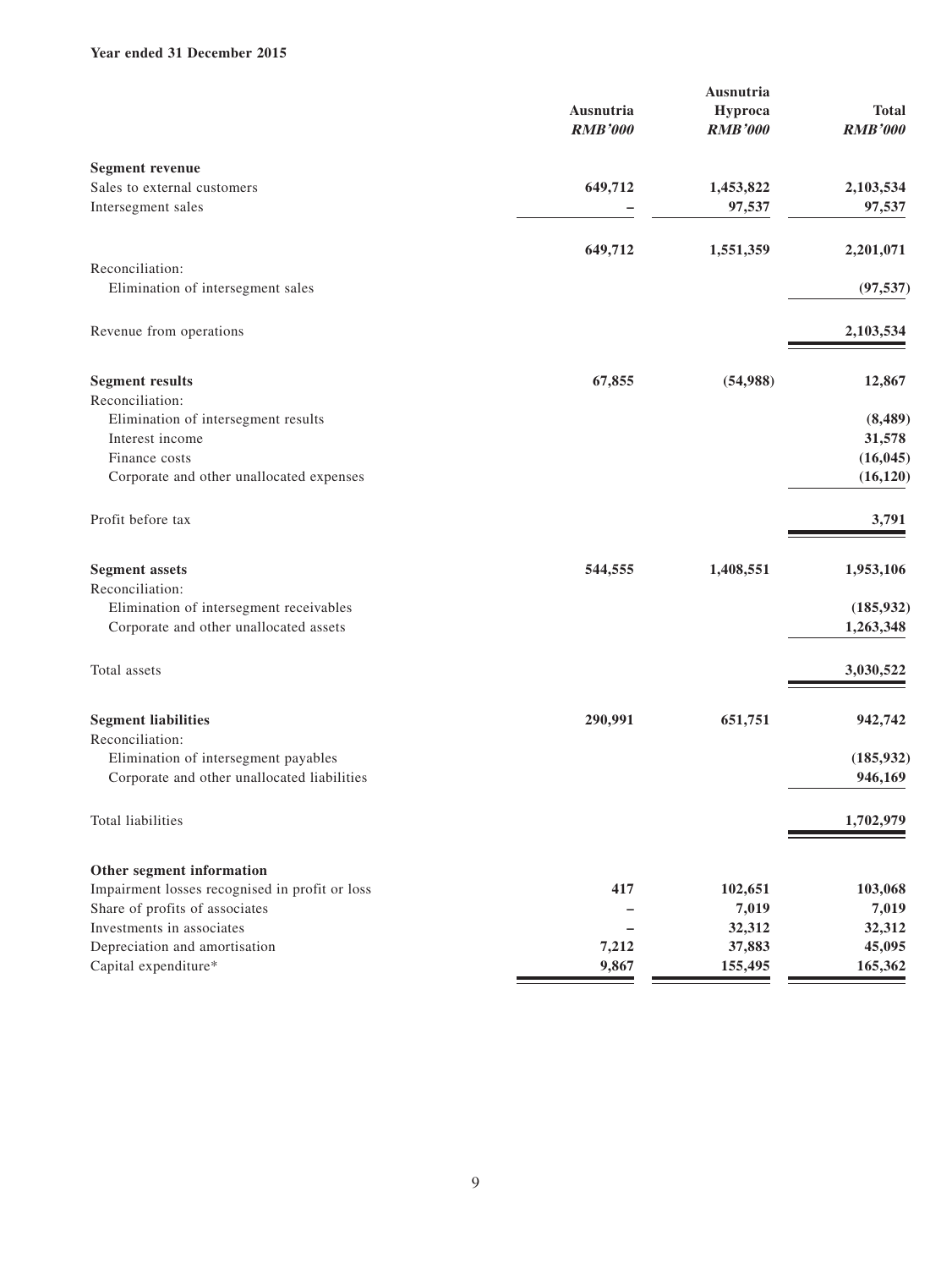|                                                  |                | Ausnutria      |                |
|--------------------------------------------------|----------------|----------------|----------------|
|                                                  | Ausnutria      | Hyproca        | Total          |
|                                                  | <b>RMB'000</b> | <b>RMB'000</b> | <b>RMB'000</b> |
| <b>Segment revenue</b>                           |                |                |                |
| Sales to external customers                      | 575,560        | 1,390,487      | 1,966,047      |
| Intersegment sales                               |                | 101,274        | 101,274        |
|                                                  |                |                |                |
|                                                  | 575,560        | 1,491,761      | 2,067,321      |
| Reconciliation:                                  |                |                |                |
| Elimination of intersegment sales                |                |                | (101, 274)     |
| Revenue from operations                          |                |                | 1,966,047      |
| <b>Segment results</b>                           | 91,117         | 69,415         | 160,532        |
| Reconciliation:                                  |                |                |                |
| Elimination of intersegment results              |                |                | (11, 649)      |
| Interest income                                  |                |                | 22,821         |
| Finance costs                                    |                |                | (10,310)       |
| Corporate and other unallocated expenses         |                |                | (24, 121)      |
| Profit before tax                                |                |                | 137,273        |
| <b>Segment</b> assets                            | 478,049        | 1,157,726      | 1,635,775      |
| Reconciliation:                                  |                |                |                |
| Elimination of intersegment receivables          |                |                | (189, 827)     |
| Corporate and other unallocated assets           |                |                | 987,319        |
| Total assets                                     |                |                | 2,433,267      |
| <b>Segment liabilities</b>                       | 232,883        | 606,222        | 839,105        |
| Reconciliation:                                  |                |                |                |
| Elimination of intersegment payables             |                |                | (189, 827)     |
| Corporate and other unallocated liabilities      |                |                | 569,061        |
| Total liabilities                                |                |                | 1,218,339      |
| Other segment information                        |                |                |                |
| Impairment losses recognised in profit or loss   | 9,624          | 260            | 9,884          |
| Impairment losses written back in profit or loss |                | (1, 335)       | (1, 335)       |
| Share of profits of associates                   |                | 3,959          | 3,959          |
| Investments in associates                        |                | 26,142         | 26,142         |
| Depreciation and amortisation                    | 10,467         | 38,075         | 48,542         |
| Capital expenditure*                             | 24,863         | 188,815        | 213,678        |

\* Capital expenditure consists of additions to property, plant and equipment and intangible assets.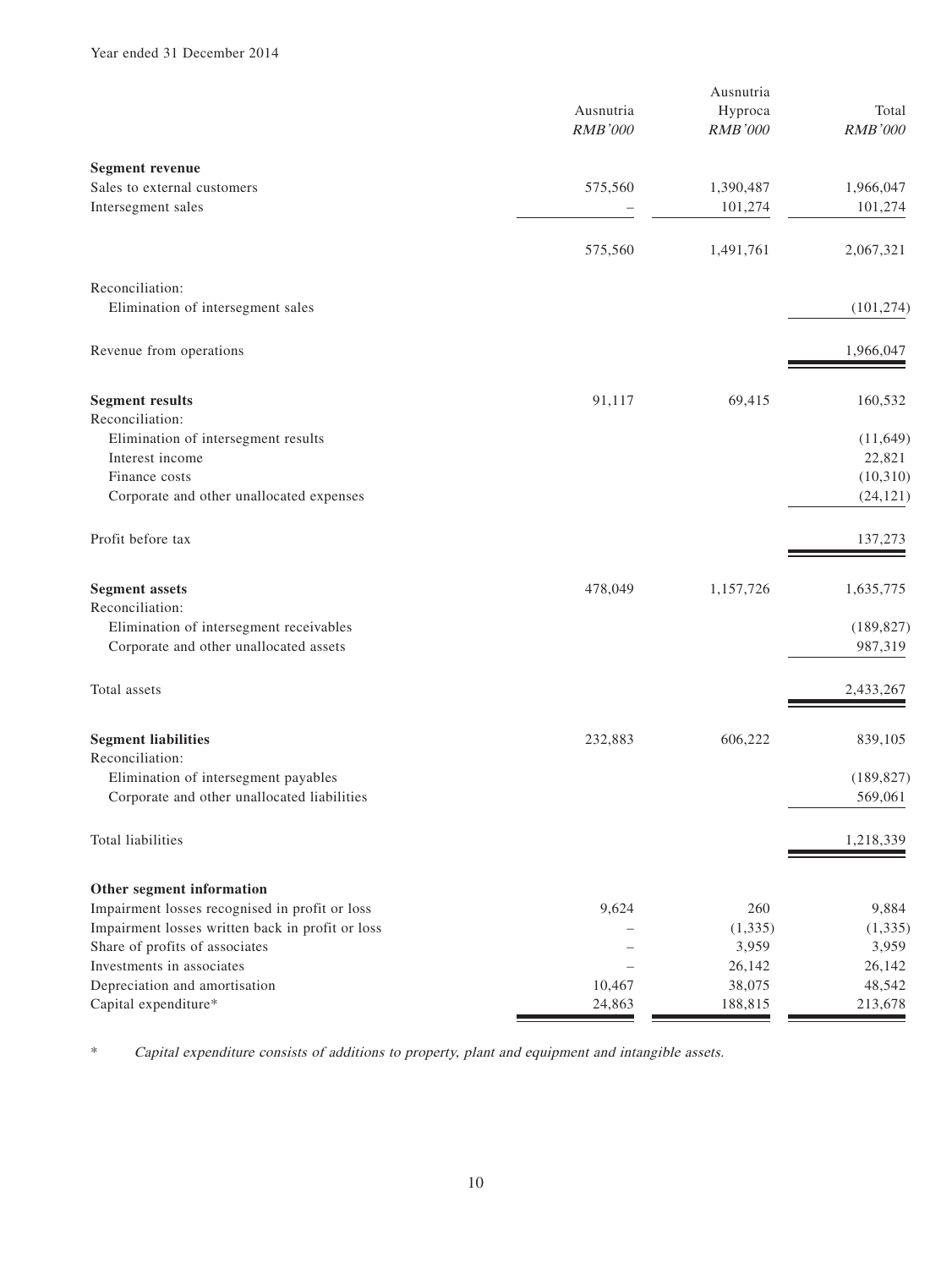#### **Geographical information**

#### **(a) Revenue from external customers**

|                | 2015           | 2014           |
|----------------|----------------|----------------|
|                | <b>RMB'000</b> | <b>RMB'000</b> |
| The PRC        | 1,233,968      | 1,080,192      |
| European Union | 599,097        | 536,681        |
| Middle East    | 73,787         | 98,782         |
| United States  | 66,897         | 103,996        |
| Others         | 129,785        | 146,396        |
|                | 2,103,534      | 1,966,047      |

The revenue information is based on the locations of the customers.

#### **(b) Non-current assets**

|                 | 2015<br><b>RMB'000</b> | 2014<br><b>RMB'000</b> |
|-----------------|------------------------|------------------------|
| The PRC         | 80,714                 | 78,295                 |
| The Netherlands | 657,597                | 557,206                |
|                 | 738,311                | 635,501                |

The non-current asset information above is based on the locations of the assets and excludes deferred tax assets.

#### **Information about a major customer**

During the year, there was no revenue from a single external customer accounted for 10% or more of the Group's total revenue (2014: Nil).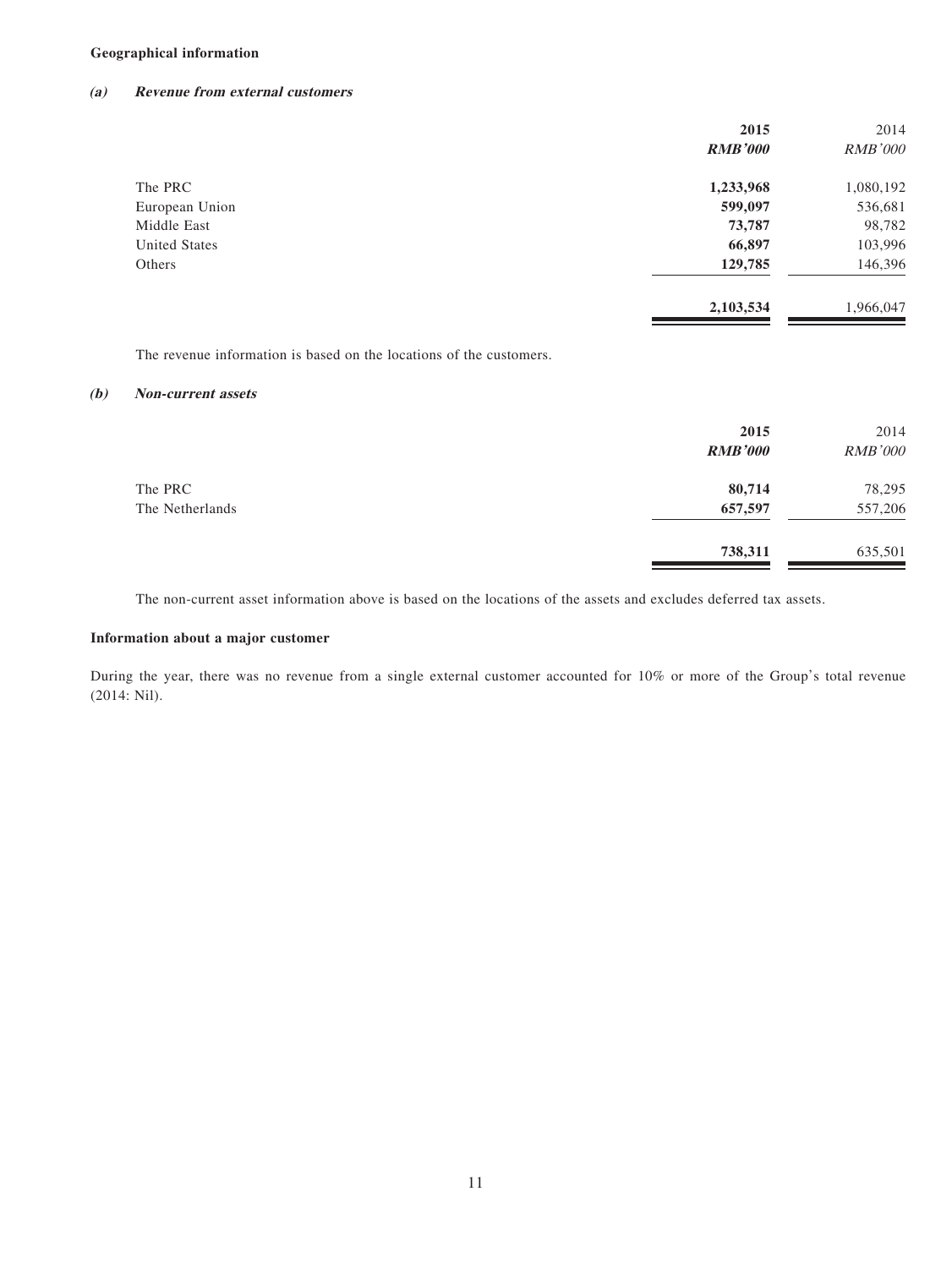#### **5. REVENUE, OTHER INCOME AND GAINS**

Revenue represents the net invoiced value of goods sold, after deduction of allowances for returns and trade discounts.

An analysis of revenue, other income and gains is as follows:

|                                           | <b>Notes</b> | 2015<br><b>RMB'000</b> | 2014<br><b>RMB'000</b> |
|-------------------------------------------|--------------|------------------------|------------------------|
| Revenue                                   |              |                        |                        |
| Sale of goods                             |              | 2,103,534              | 1,966,047              |
| Other income and gains                    |              |                        |                        |
| Interest income                           |              | 31,578                 | 22,821                 |
| Foreign exchange gains                    |              | 3,414                  |                        |
| Government grants                         | (i)          | 2,878                  | 930                    |
| Compensation income from suppliers        | (ii)         | 2,118                  |                        |
| Insurance claim for business interruption |              | 1,094                  | 2,634                  |
| Management fees income from an associate  |              | 215                    | 910                    |
| Others                                    |              | 4,355                  | 2,030                  |
| Total other income and gains              |              | 45,652                 | 29,325                 |

(i) Various government grants have been received for investments in Hunan province in the PRC in which the Company's subsidiaries operate. There were no unfulfilled conditions or contingencies relating to these grants.

(ii) In the year of 2012, one of the suppliers (the "Supplier") of Ausnutria Hyproca B.V. and its subsidiaries (collectively the "Ausnutria Hyproca Group") has notified the Ausnutria Hyproca Group that one of the raw materials that was previously delivered by the Supplier might have been contaminated. Compensation income from the Supplier represented the excess amount of compensation received from the Supplier over the cost that was recognised in prior years.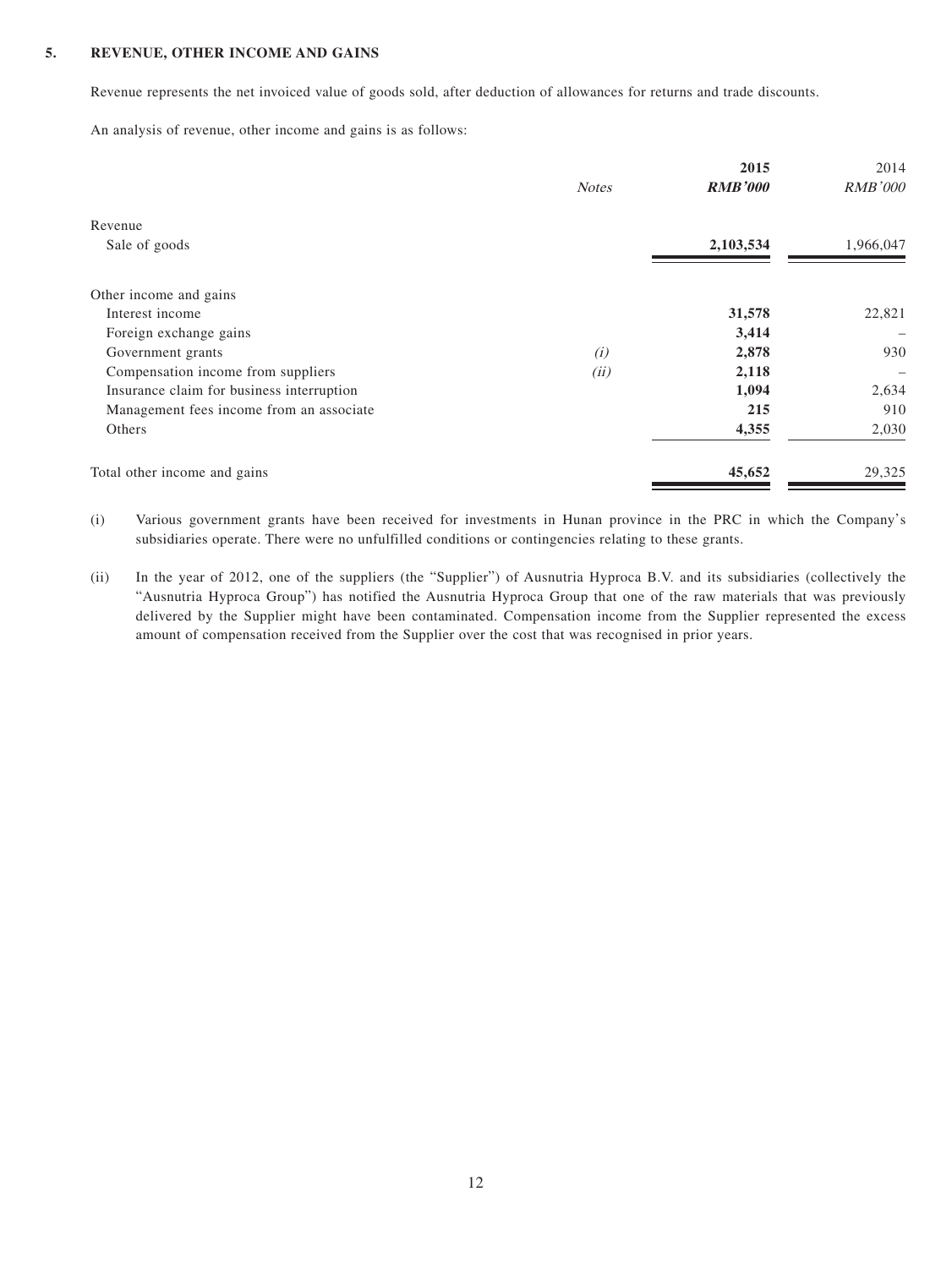#### **6. PROFIT BEFORE TAX**

The Group's profit before tax is arrived at after charging/(crediting):

| 2015                                                           | 2014           |
|----------------------------------------------------------------|----------------|
| <b>RMB'000</b>                                                 | <b>RMB'000</b> |
| Cost of inventories sold<br>1,413,748                          | 1,391,670      |
| Write-down of inventories to net realisable value<br>99,820    | 7,172          |
| Cost of sales<br>1,513,568                                     | 1,398,842      |
| 40,321<br>Depreciation                                         | 40,208         |
| Amortisation of lease prepayments for land use rights          | 57<br>57       |
| Amortisation of other intangible assets<br>4,717               | 8,277          |
| Research and development costs<br>18,995                       | 15,933         |
| 3,935<br>Minimum lease payments under operating leases         | 2,909          |
| Loss on disposal of property, plant and equipment*             | 842            |
| Foreign exchange differences, net<br>(3, 414)                  | 74             |
| Write-off of trade receivables*<br>3,248                       | 397            |
| Write-off of other receivables*                                | 720            |
| Loss on disposal of items of other intangible assets*          | 460<br>442     |
| Impairment of property, plant and equipment*                   | 260            |
| Auditors' remuneration:                                        |                |
| Current charge for the year<br>5,637                           | 3,551          |
| Underprovisions in prior years                                 | 1,750          |
| Advertising and promotion expenses<br>203,623                  | 146,372        |
| Professional fees for resumption*                              | 9,449          |
| Employee benefit expenses (including directors' remuneration): |                |
| Wages, salaries and staff welfare<br>250,108                   | 215,189        |
| Pension scheme contributions**<br>22,136                       | 18,070         |
| 272,244                                                        | 233,259        |

\* The write-off of trade and other receivables, impairment of property, plant and equipment and loss on disposal of items of property, plant and equipment and other intangible assets and professional fees for resumption are included in other expenses in the consolidated statement of profit or loss and other comprehensive income.

\*\* At 31 December 2015, the Group had no forfeited contributions available to reduce its contributions to the pension schemes in future years (2014: Nil).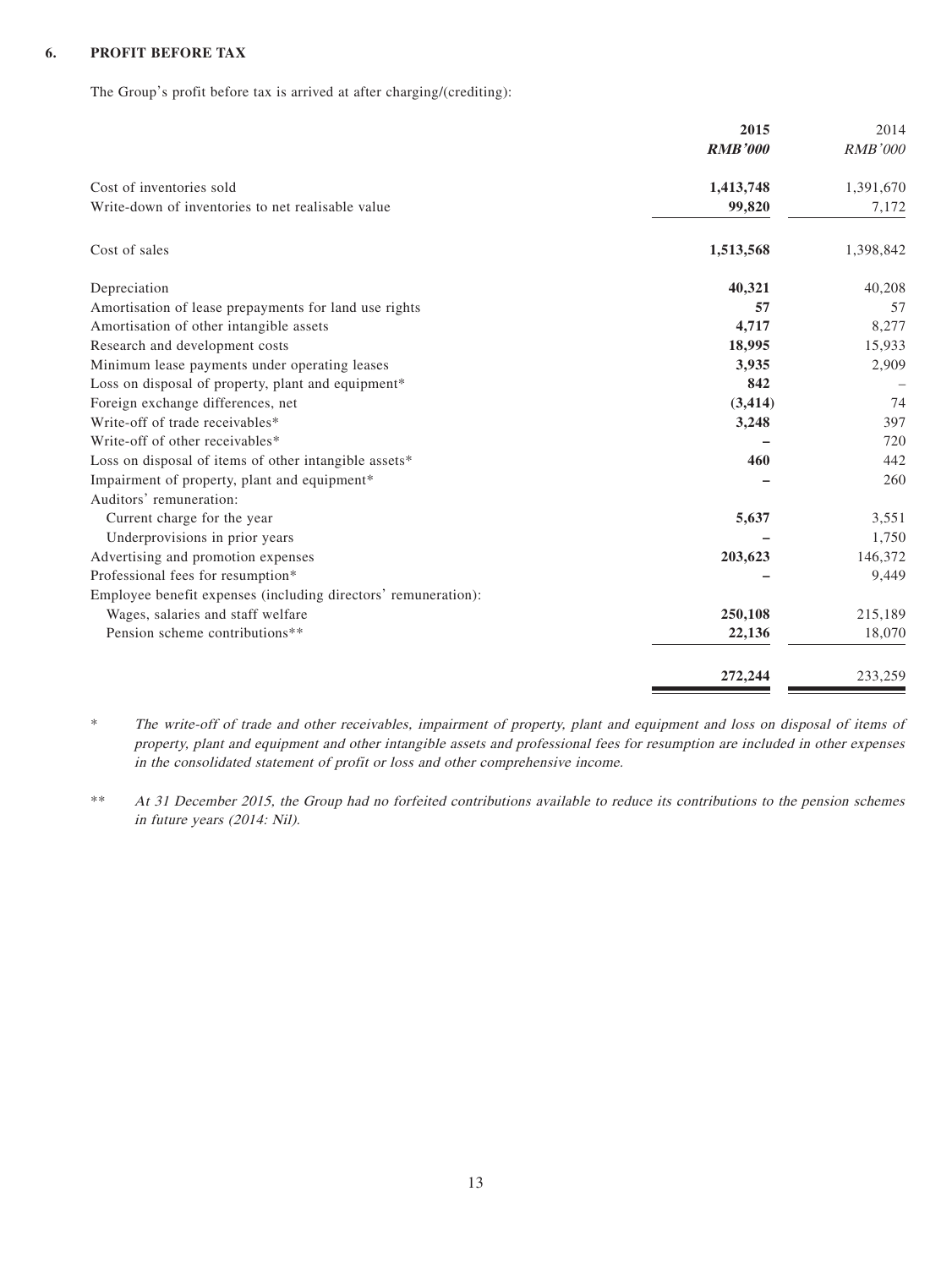#### **7. FINANCE COSTS**

An analysis of finance costs is as follows:

|                                                                                          | 2015           | 2014           |
|------------------------------------------------------------------------------------------|----------------|----------------|
|                                                                                          | <b>RMB'000</b> | <i>RMB'000</i> |
| Interest on bank loans, overdrafts and other loans                                       | 16,110         | 14,740         |
| Interest on finance leases                                                               | 952            | 607            |
| Total interest expense on financial liabilities not at fair value through profit or loss | 17,062         | 15,347         |
| Less: Interest capitalised                                                               | (2,533)        | (4,787)        |
|                                                                                          | 14,529         | 10,560         |
| Other finance costs:                                                                     |                |                |
| Unrealised loss/(gain) on an interest rate swap                                          | 1,516          | (250)          |
|                                                                                          | 16,045         | 10,310         |

#### **8. INCOME TAX**

Hong Kong profits tax has not been provided as the Group did not generate any assessable profits arising in Hong Kong during the year (2014: Nil).

Taxes on profits assessable elsewhere have been calculated at the rates of tax prevailing in the jurisdictions in which the Group operates. Under the PRC income tax laws, enterprises are subject to corporate income tax ("CIT") at a rate of 25%. Under the Netherlands income tax laws, enterprises are subject to the Netherlands corporate income tax rate of 20% for the first EUR200,000 taxable profits and 25% for taxable profits exceeding EUR200,000. Under the USA tax laws, enterprises are subject to the USA corporate income tax rate of 34%. Under the Canada tax laws, enterprises are subject to the Canada corporate income tax rate of 38%.

Ausnutria Dairy (China) Co., Ltd ("Ausnutria China") was designated as a High-tech Enterprise from 2010, and was granted a preferential CIT tax rate of 15% for the three years ended 31 December 2012. In March 2014, the application for the renewal of the designation of Ausnutria China as a High-tech Enterprise has been approved and Ausnutria China was granted the preferential CIT tax rate of 15% for another three years ended 31 December 2015.

|                                               | 2015           | 2014           |
|-----------------------------------------------|----------------|----------------|
|                                               | <b>RMB'000</b> | <i>RMB'000</i> |
| Current charge for the year - Mainland China  |                |                |
| Charge for the year                           | 46,204         | 40,480         |
| Overprovision in prior years                  |                | (692)          |
| Current charge for the year – The Netherlands |                |                |
| Charge for the year                           | 7,768          | 2,921          |
| Overprovision in prior years                  | (427)          | (871)          |
| Deferred income tax                           | (52, 865)      | (21, 286)      |
| Total tax charge for the year                 | 680            | 20,552         |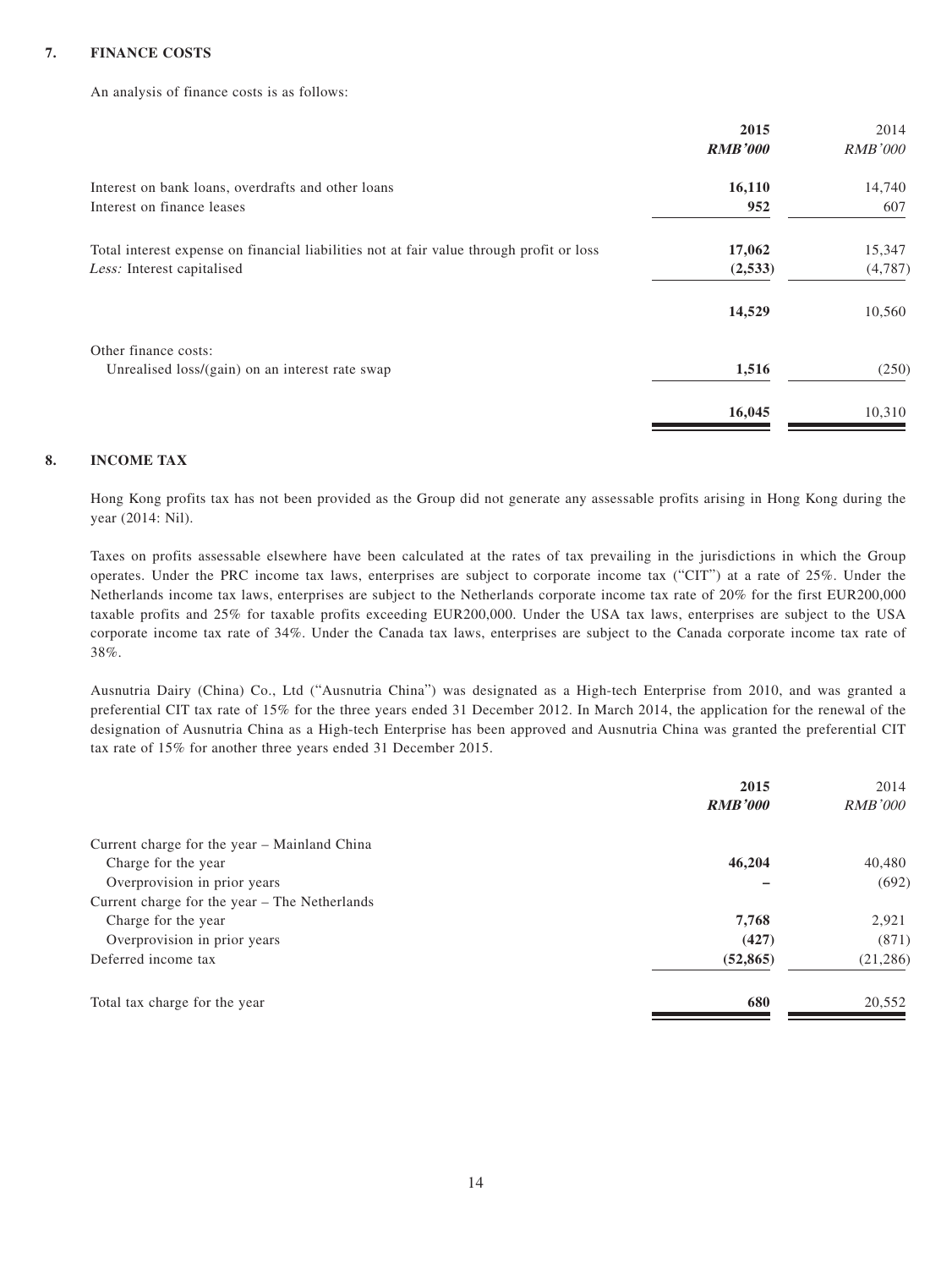#### **9. EARNINGS PER SHARE ATTRIBUTABLE TO ORDINARY EQUITY HOLDERS OF THE PARENT**

The calculation of the basic earnings per share amount is based on the profit for the year attributable to ordinary equity holders of the parent and the weighted average number of ordinary shares of 1,033,178,472 (2014: 986,843,000) in issue during the year.

#### **Earnings**

|                                                                  | 2015           | 2014           |
|------------------------------------------------------------------|----------------|----------------|
|                                                                  | <b>RMB'000</b> | <i>RMB'000</i> |
| Profit attributable to ordinary equity holders of the parent,    |                |                |
| used in the basic earnings per share calculation                 | 50,645         | 90,219         |
|                                                                  |                |                |
| <b>Shares</b>                                                    |                |                |
|                                                                  | 2015           | 2014           |
|                                                                  |                |                |
| Weighted average number of ordinary shares in issue              |                |                |
| during the year used in the basic earnings per share calculation | 1,033,178,472  | 986,843,000    |

No adjustment has been made to the basic earnings per share amounts presented for the years ended 31 December 2015 and 2014 in respect of a dilution as the Company had no potentially dilutive ordinary shares in issue during those years.

#### **10. INVENTORIES**

|                | 2015<br><b>RMB'000</b> | 2014<br><b>RMB'000</b> |
|----------------|------------------------|------------------------|
| Raw materials  | 213,031                | 184,909                |
| Finished goods | 361,850                | 326,969                |
| Others         | 4,976                  | 3,681                  |
| Total          | 579,857                | 515,559                |

At 31 December 2015, certain of the Group's inventories that were attributed to the Ausnutria Hyproca Group with a net carrying amount of EUR55,063,000 (equivalent to approximately RMB390,683,000) (2014: EUR40,879,000, equivalent to approximately RMB304,777,000) were pledged to secure general banking facilities granted to the Ausnutria Hyproca Group.

#### **11. TRADE AND BILLS RECEIVABLES**

|                                       | 2015<br><b>RMB'000</b> | 2014<br><b>RMB'000</b> |
|---------------------------------------|------------------------|------------------------|
| Trade receivables<br>Bills receivable | 145,552<br>39,844      | 124,115<br>39,447      |
| Total                                 | 185,396                | 163,562                |

The Group normally allows a credit period from 1 to 12 months (2014: from 1 to 12 months) to certain customers. The Group seeks to maintain strict control over its outstanding receivables. Overdue balances are reviewed regularly by senior management. In view of the aforementioned and the fact that the Group's trade receivables relate to a large number of diversified customers, there is no significant concentration of credit risk. Trade receivables are non-interest-bearing.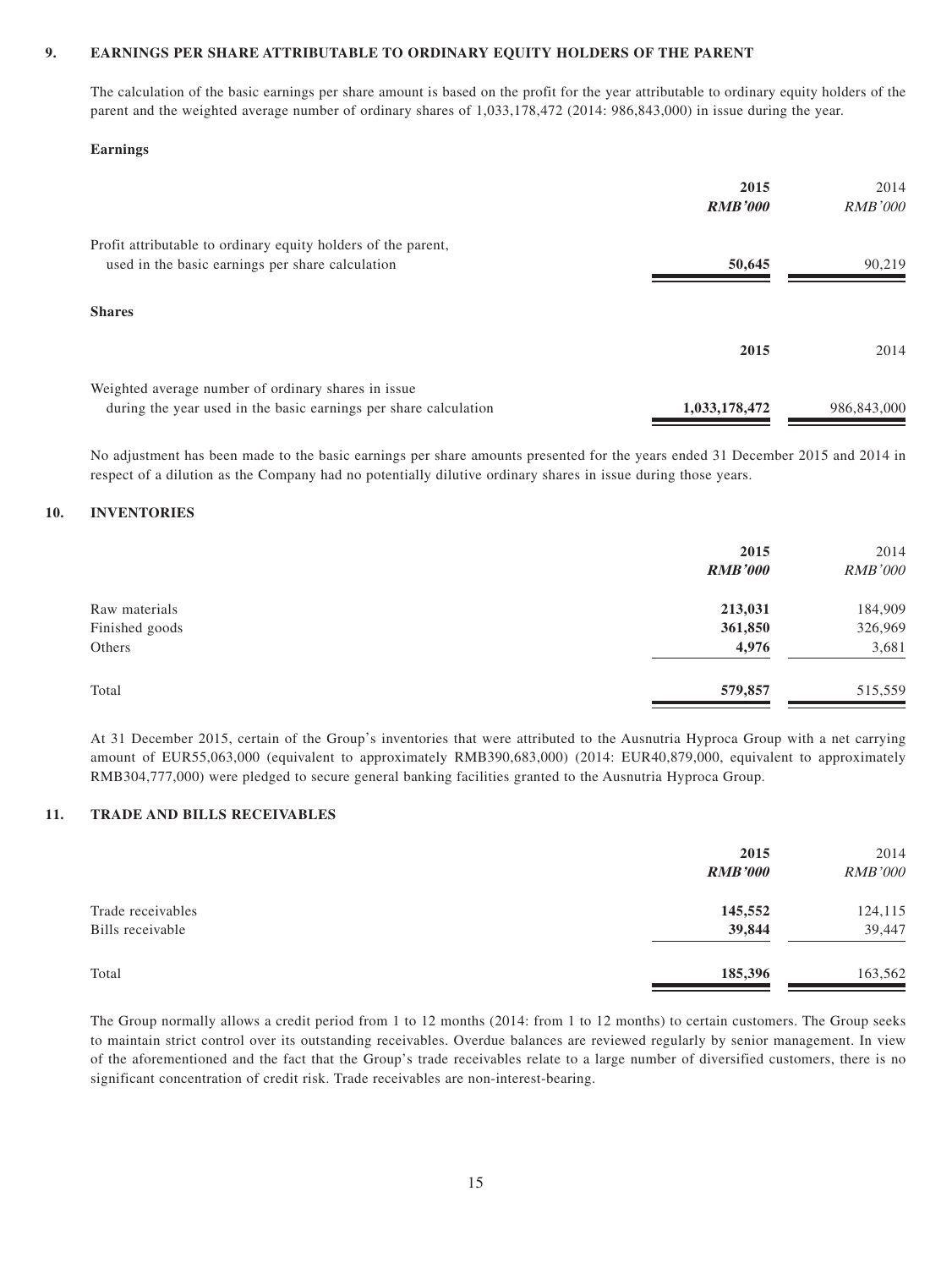Included in the Group's trade receivables, amounts due from associates of EUR271,000 (equivalent to approximately RMB1,923,000) (2014: EUR602,000, equivalent to approximately RMB4,491,000) are repayable on similar credit terms to those offered to the major customers of the Group.

An aging analysis of the trade receivables as at the end of the reporting period, based on the invoice date and net of provisions, is as follows:

| 2015           | 2014           |
|----------------|----------------|
| <b>RMB'000</b> | <b>RMB'000</b> |
| 133,170        | 106,602        |
| 6,807          | 11,396         |
| 3,112          | 3,146          |
| 2,463          | 2,971          |
| 145,552        | 124,115        |
|                |                |

There was no provision for impairment as at 31 December 2015 (2014: Nil). The carrying amounts of the trade and bills receivables approximate to their fair values.

#### **12. CASH AND CASH EQUIVALENTS AND OTHER BANK DEPOSITS AND PLEDGED DEPOSITS**

|                                                                                                    | 2015<br><b>RMB'000</b>  | 2014<br><i>RMB'000</i>  |
|----------------------------------------------------------------------------------------------------|-------------------------|-------------------------|
| Cash and bank balances<br>Time deposits                                                            | 307,620<br>955,728      | 278,277<br>682,000      |
|                                                                                                    | 1,263,348               | 960,277                 |
| Less: Pledged deposits<br>Non-pledged time deposits with maturity of between 3 months to 12 months | (769, 738)<br>(185,990) | (216,900)<br>(465, 100) |
| Cash and cash equivalents                                                                          | 307,620                 | 278,277                 |

#### **13. TRADE PAYABLES**

An aging analysis of the trade payables of the Group as at the end of the reporting period, based on the invoice date, is as follows:

|                  | 2015<br><b>RMB'000</b> | 2014<br><b>RMB'000</b> |
|------------------|------------------------|------------------------|
| Within 12 months | 170,769                | 184,107                |
| Over 12 months   | 1,923                  | 108                    |
|                  | 172,692                | 184,215                |

Included in the trade payables, amount due to associates of EUR438,000 (equivalent to approximately RMB3,108,000) (2014: EUR4,215,000, equivalent to approximately RMB31,425,000) are repayable within 45 days.

Trade payables are interest-free and are normally settled within 12 months.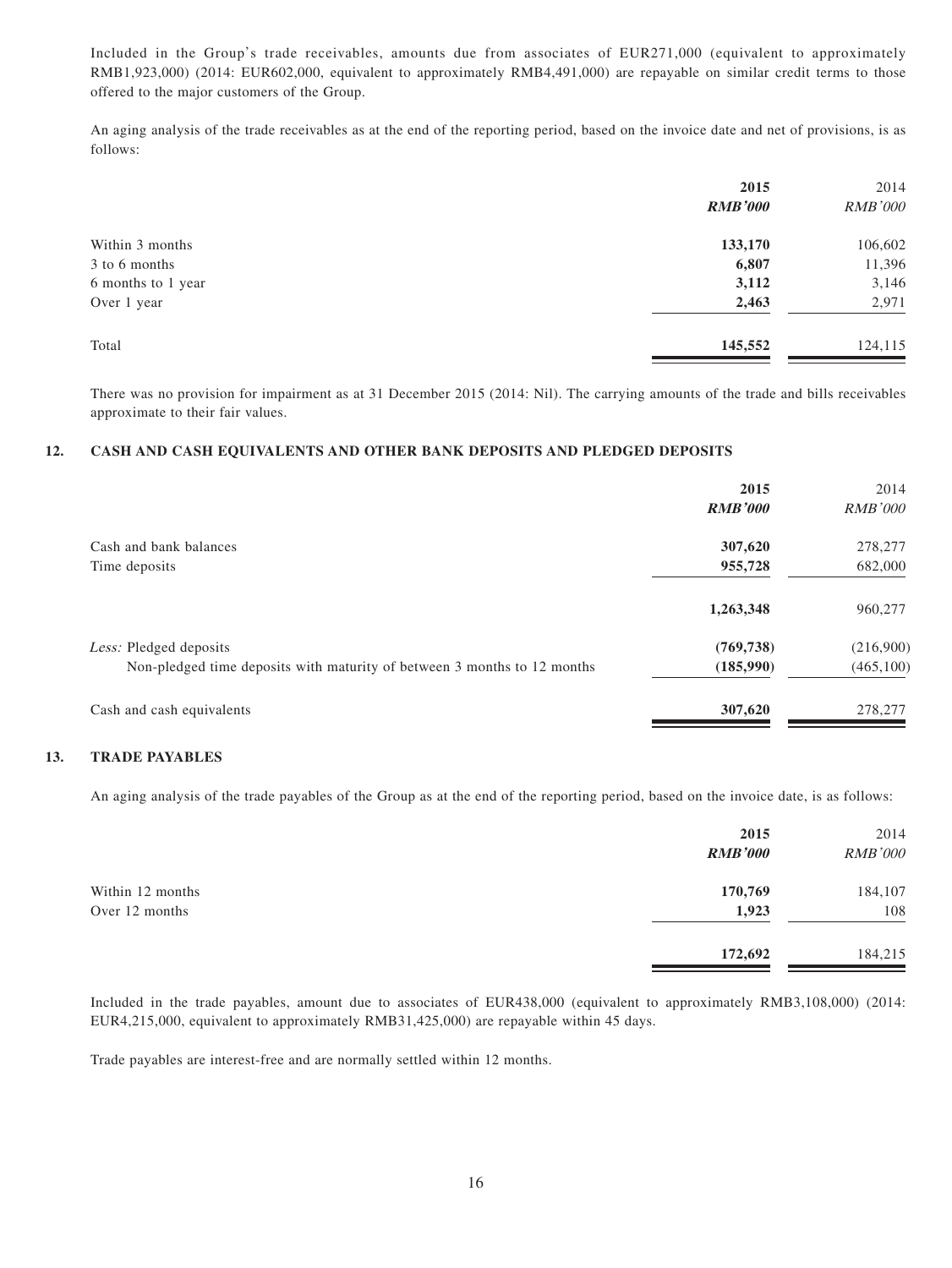#### **14. SHARE CAPITAL**

| .,<br>۳<br>٧<br>۰.<br>۰,<br>v<br>٠<br>× |
|-----------------------------------------|
|-----------------------------------------|

|                                                                      | 2015            |                              | 2014            |                              |
|----------------------------------------------------------------------|-----------------|------------------------------|-----------------|------------------------------|
|                                                                      | <b>HK\$'000</b> | <b>RMB'000</b><br>equivalent | <b>HK\$'000</b> | <i>RMB'000</i><br>equivalent |
| Issued and fully paid:                                               |                 |                              |                 |                              |
| 1,247,732,530 (2014: 986,843,000)                                    |                 |                              |                 |                              |
| ordinary shares                                                      | 124,773         | 108,455                      | 98,684          | 86,866                       |
| A summary of movements in the Company's share capital is as follows: |                 |                              |                 |                              |
|                                                                      | Number of       | <b>Share</b>                 | <b>Share</b>    |                              |
|                                                                      | shares in issue | capital                      | premium         | <b>Total</b>                 |
|                                                                      |                 | <i>RMB'000</i>               | <i>RMB'000</i>  | <i>RMB'000</i>               |
| At 1 January 2014, 31 December 2014 and                              |                 |                              |                 |                              |
|                                                                      |                 |                              |                 |                              |

| At 1 January 2014, 31 December 2014 and |               |         |         |           |
|-----------------------------------------|---------------|---------|---------|-----------|
| 1 January 2015                          | 986,843,000   | 86,866  | 456,267 | 543,133   |
| Acquisition of non-controlling interest |               |         |         |           |
| (Note (a))                              | 147,459,300   | 12,114  | 291,942 | 304,056   |
| Issue of shares <i>(Note (b))</i>       | 113,430,230   | 9,475   | 198,969 | 208,444   |
|                                         | 1,247,732,530 | 108,455 | 947,178 | 1,055,633 |
| Share issue expenses                    |               |         | (2,019) | (2,019)   |
| At 31 December 2015                     | 1,247,732,530 | 108,455 | 945,159 | 1,053,614 |
|                                         |               |         |         |           |

Notes:

- (a) On 12 January 2015, the Group entered into a share purchase agreement (as supplemented by the supplemental share purchase agreement and the letter of exchange dated 28 May 2015 and 31 July 2015, respectively) with Dutch Dairy Investments B.V. ("DDI") for the acquisition of the residual 49.0% equity interest in Ausnutria Hyproca at a consideration of approximately HK\$470.3 million (the "Ausnutria Hyproca Acquisition"). The consideration was settled by HK\$100,193,398 in cash and by the issuance of 147,459,300 Shares. Details of the acquisition are set out in the circular of the Company dated 30 June 2015. The acquisition was approved by the Shareholders at the extraordinary general meeting of the Company on 20 July 2015 and completed on 15 September 2015.
- (b) On 28 October 2015, the Company proposed to raise approximately HK\$249.55 million (equivalent to approximately RMB208.4 million) (before expenses) by way of an open offer (the "Open Offer") involving the issue of 113,430,230 offer shares at the subscription price of HK\$2.20 per offer share (the "Offer Shares") on the basis of one Offer Share for every ten existing Shares held by the qualifying Shareholders. The Open Offer was fully underwritten by Center Laboratories, Inc. ("Center Lab") on the terms and conditions as set out in the underwriting agreement dated 28 October 2015 entered into between the Company and Center Lab at nil consideration. The dealing of the Offer Shares commenced on 22 December 2015.

Further details of the Open Offer were set out in the prospectus of the Company dated 27 November 2015.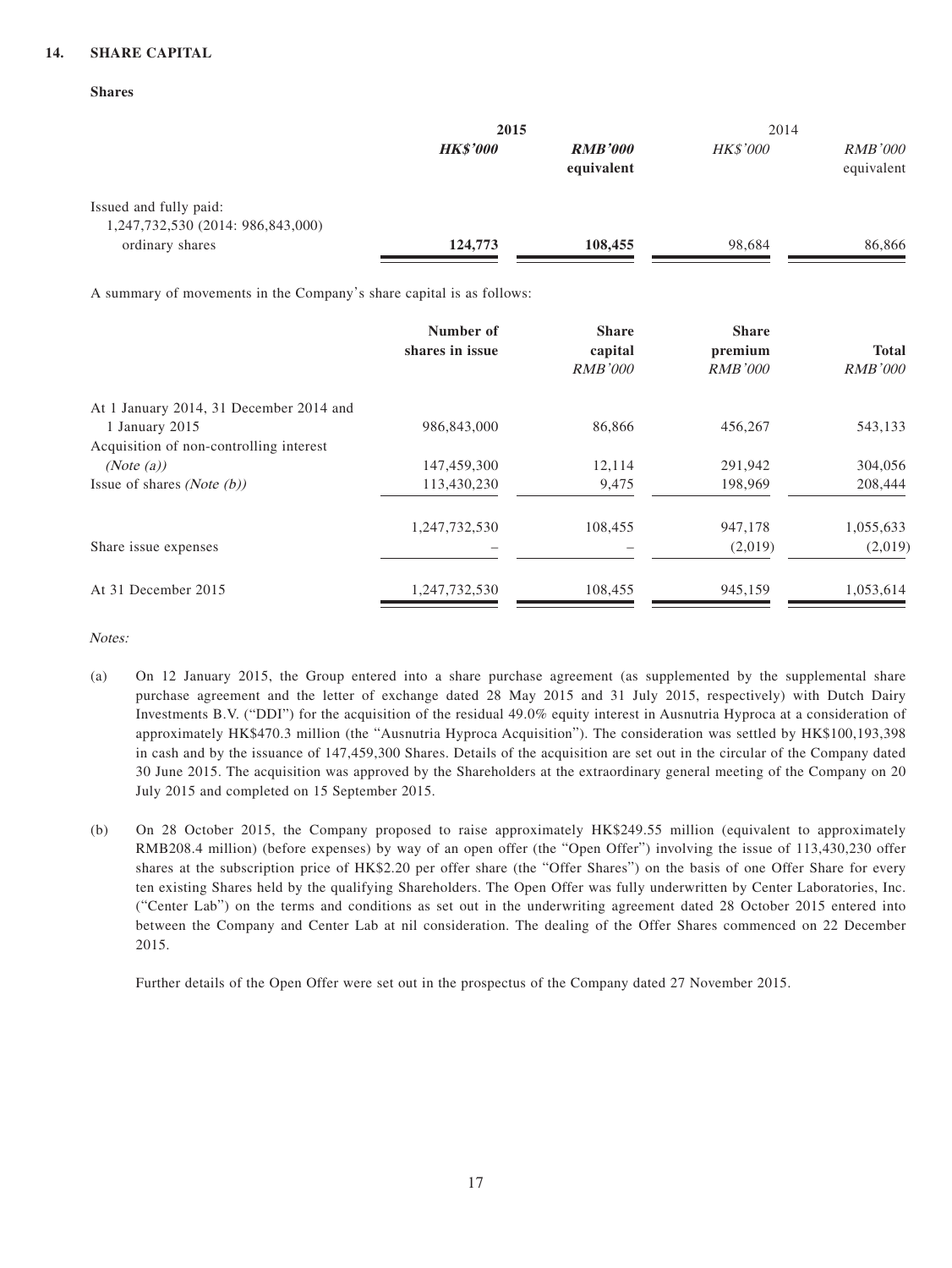#### **BUSINESS REVIEW**

The Year 2015 is special to the Company as, other than the change of substantial Shareholder and the completion of the Ausnutria Hyproca Acquisition, it was also the 12th anniversary since the commencement of the business of the Group in 2003. For Chinese, 12-year represented a cycle (the "Cycle"). During the past Cycle, the Group has successfully developed from a local infant formula player to a multinational company in the dairy industry with four factories (including one under construction) in the Netherlands and one in Changsha city, the PRC and with an annual sales of over RMB2.0 billion contributed from customers worldwide. As at 31 December 2015, the Group has engaged over 1,900 number of employees, of which approximately 1,455 employees were based in the PRC, approximately 398 based in the Netherlands and the remaining in other overseas countries.

During the Cycle, the development of the Group did not go as smoothly as planned, in 2012, the Shares was suspended from trading due to failure to timely report the financial performance of the Group in accordance with the Listing Rules. During the Year 2015, shortly after the completion of the upgrading plan of the Group's factories in the Netherlands, it was reported that some of the inventories produced in the Netherlands had failed to meet the Group's internal standards due to temporary commissioning problems in the production process (the "Temporary Instability in Production"). The total losses arising from the written-down of inventories in the Netherlands amounted to RMB97.8 million (equivalent to approximately EUR14.2 million) (the "Inventory Write-Off") for the Year 2015. The longer than expected time to upgrade the factory as well as the Temporary Instability in Production have also contributed to a serious shortage in the supply to the growing demand of the Group's own brand products and to the other customers, which in return has also caused an adverse impact on the profitability of the Group for the Year 2015.

For the Year 2015, the Group recorded revenue of approximately RMB2,103.5 million, representing an increase of approximately RMB137.5 million, or approximately 7.0%, when compared with the Year 2014. The Group's profit attributable to ordinary equity holders of the parent (including the share of the Inventory Write-Off of RMB97.8 million) decreased by approximately 43.9% to approximately RMB50.6 million for the Year 2015. Excluding the impact of the Inventory Write-Off, the Group's profit attributable to ordinary equity holders of the parent for the Year 2015 amounted to RMB86.6 million and this represented a decrease of approximately 4.0%, or approximately RMB3.6 million, when compared with the Year 2014.

The Company believes that the above incidents were one-off and with all the measurements that the Group has implemented in recent years, including but not limited to, the strengthening of the production processes and the internal controls of the Group, the Group's market share in the industry and hence performance will continue to improve in the years ahead.

#### **Industry Overview**

Due to the increasing public health awareness and the demand for higher food quality and safety standards worldwide, new regulations and policies have been proposed and launched from time to time in order to maintain the dairy industry's healthy growth and improve quality and safety standards in paediatric milk formula. In recent years, the government of the PRC has continued to launch series of new policies (the "New Policies") including (i) raising standards on granting/renewing production licenses for paediatric milk powder manufacturers in the PRC; (ii) requiring paediatric milk powder manufacturers to establish comprehensive tracking systems from production to distribution in the PRC; and (iii) requiring foreign enterprises to obtain registration of their factories and dairy products, now regulated by a more stringent set of new rules and regulations, before their products can be imported into the PRC. Under the New Policies, all the brands owned by the Group have been granted relevant import approvals whilst all of the overseas factories of the Group have also been successfully registered as approved overseas dairy products producers.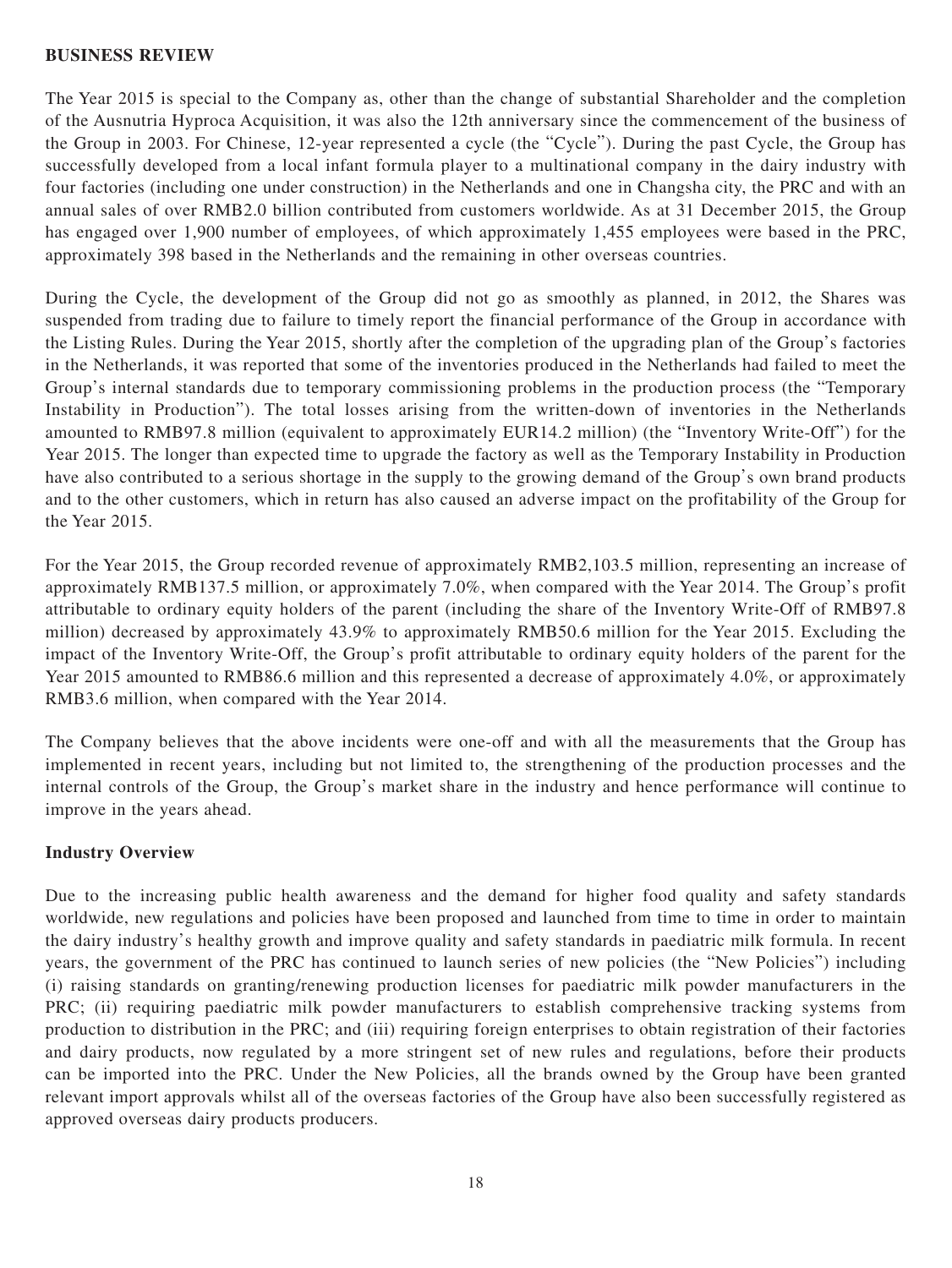The Company believes that the dairy industry in the PRC, which is the Group's principal market, will continue to be challenging in the year ahead. On the one hand, it is anticipated that the market will continue to maintain a steady growth due to the relaxation of the one-child policy and the rising living standards in the PRC, while on the other hand, the continuous launch of new policies by the PRC government is bringing uncertainties to the development of the dairy industry. However, given the infrastructure that the Company has established in the past, including but not limited to, the solid wholly-owned overseas production base established in the Netherlands and the extensive distribution network in the PRC and overseas, the Group will benefit from the industry reforms in the long-run.

## **OUTLOOK**

The Board believes that the Group's objective to acquire upstream dairy related assets was successfully achieved following the completion of the Ausnutria Hyproca Acquisition and the completion of the facilities upgrading projects of the Ausnutria Hyproca Group. In order to enhance the long-term growth of the Company and to cope with the growing in demand for nutritional products, in addition to the continuing strengthening of the research and development capabilities and the information technology system of the Group, the Group will focus on the development of the following four core strategies, being Expand, Focus, Extend and Strengthen:

## **EXPAND – Increase production capacity in the Netherlands**

In 2014, the Group has approved and commenced the construction of a new factory in Heerenveen, the Netherlands (the "New Factory"). The purpose of investing in the New Factory is to improve the blending and packaging capacity as well as the quality standards of the Group. The total investment cost (including the cost of a plot of land with approximately 140,000 square meters and all the production facilities) is estimated to be approximately EUR83.0 million (equivalent to approximately RMB618.8 million). The construction of the New Factory will be financed by banking facilities granted to the Ausnutria Hyproca Group, the proceeds from the Open Offer as well as by the Group's internal working capital.

As at the date of this announcement, the Group has already invested approximately EUR43.5 million (equivalent to approximately RMB308.6 million) in the New Factory and the construction of the building has already been substantially completed. In the coming months, the Group will commence the construction works in relation to the interior settings and utilities installations, and thereafter the installation of the equipment and machineries. According to the latest schedule in relation to the construction of the New Factory, the trial production is targeted to commence by end of 2016 or early 2017.

The Board believes that the Group's productivity and quality standards and hence the turnover and profitability of the Group will be greatly enhanced upon the commencement of the operations of the New Factory.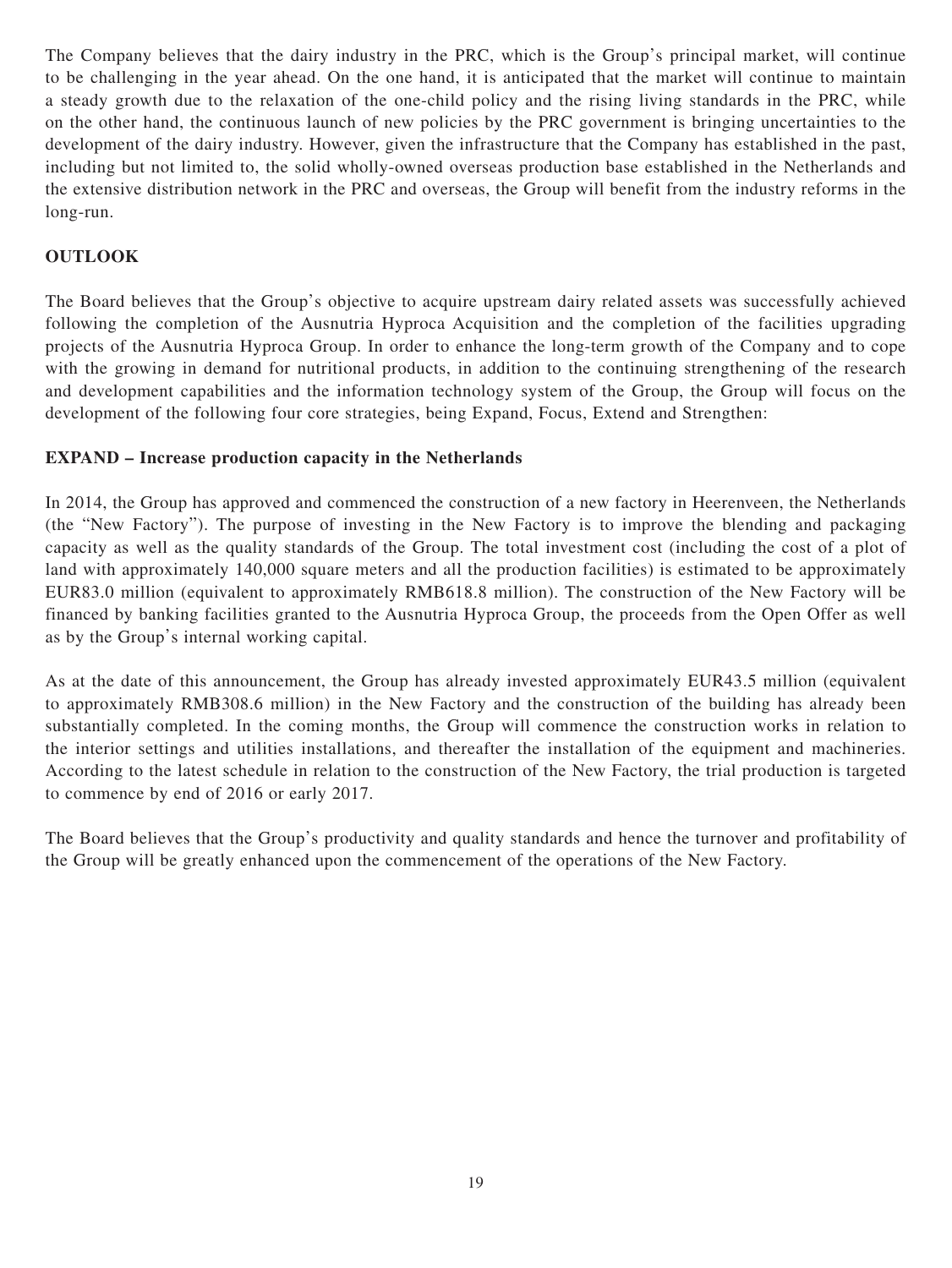## **FOCUS – Build a unique global position for paediatric formula**

### **Goat milk-based**

The Ausnutria Hyproca Group specialises in a complete chain of production from collecting fresh Dutch goat milk from farms to supplying finished goods. As such, it is one of the leading producers of goat milk products in the world. The Group introduced Kabrita series products in the PRC in 2011. In the same year and 2012, the Group entered into agreements with the medical school of Peking University for conducting a series of clinical trials of Kabrita series products. The trials' results revealed that goat milk-based powder is a good alternative to cow milkbased powder in a number of different aspects, including nutrition, digestion and development of one's immune system.

In 2014, the Group approved clinical trials to apply for approval by the Food and Drug Administration (the "FDA") for the sale of Kabrita series products in the United States. The conducting of the clinical trails and the application of the import approval to the United States of Kabrita series products has been carried out as scheduled.

The Group has also established subsidiaries with independent third parties for the sale of Kabrita series products in Russia and the Commonwealth of Independent States (the "CIS"), Europe, the Middle East, the United States and Canada (the "Kabrita JVs"). The Group will continue to launch Kabrita series products in other major countries and aims to become a global market leader in goat milk-based paediatric nutrition products. This ambition will be leveraged by the studies and clinical trial results conducted by (i) the medical school of Peking University; (ii) clinical studies in Europe; and (iii) the in-house research and development team in the Netherlands and in North America during the course of applying for FDA approval.

For the Year 2015, sale of Kabrita series products amounted to approximately RMB540.0 million, representing an increase of approximately 78.4%, when compared with the Year 2014. The compound annual growth rate in relation to sale of Kabrita since it was launched in 2011 was 128.9%. According to the data as obtained from the PRC customs, Kabrita has been considered as one of the best selling imported goal milk-based infant formula in the PRC in 2015.

## **Cow milk-based**

The Group commenced its business for the marketing and distribution of cow milk-based infant formula in 2003. In order to secure the long-term growth of the Group, the Group acquired 51% and 49% equity interest in Ausnutria Hyproca in 2011 and 2015, respectively. In 2013 and 2014, in order to further integrate the business of the Ausnutria Hyproca Group and to support the future cow and goat milk-based own-branded infant formula development of the Group, the Group invested significant amounts on the capital expenditure plans in order to increase and improve the productivity and the quality standards of the Ausnutria Hyproca Group.

For the Year 2015, sale of cow milk-based own-branded infant formula increased by approximately 12.9% to approximately RMB649.7 million. The Group will continue to focus on the development of own-branded infant formula business which the net returns are comparatively higher when compared with other businesses of the Group.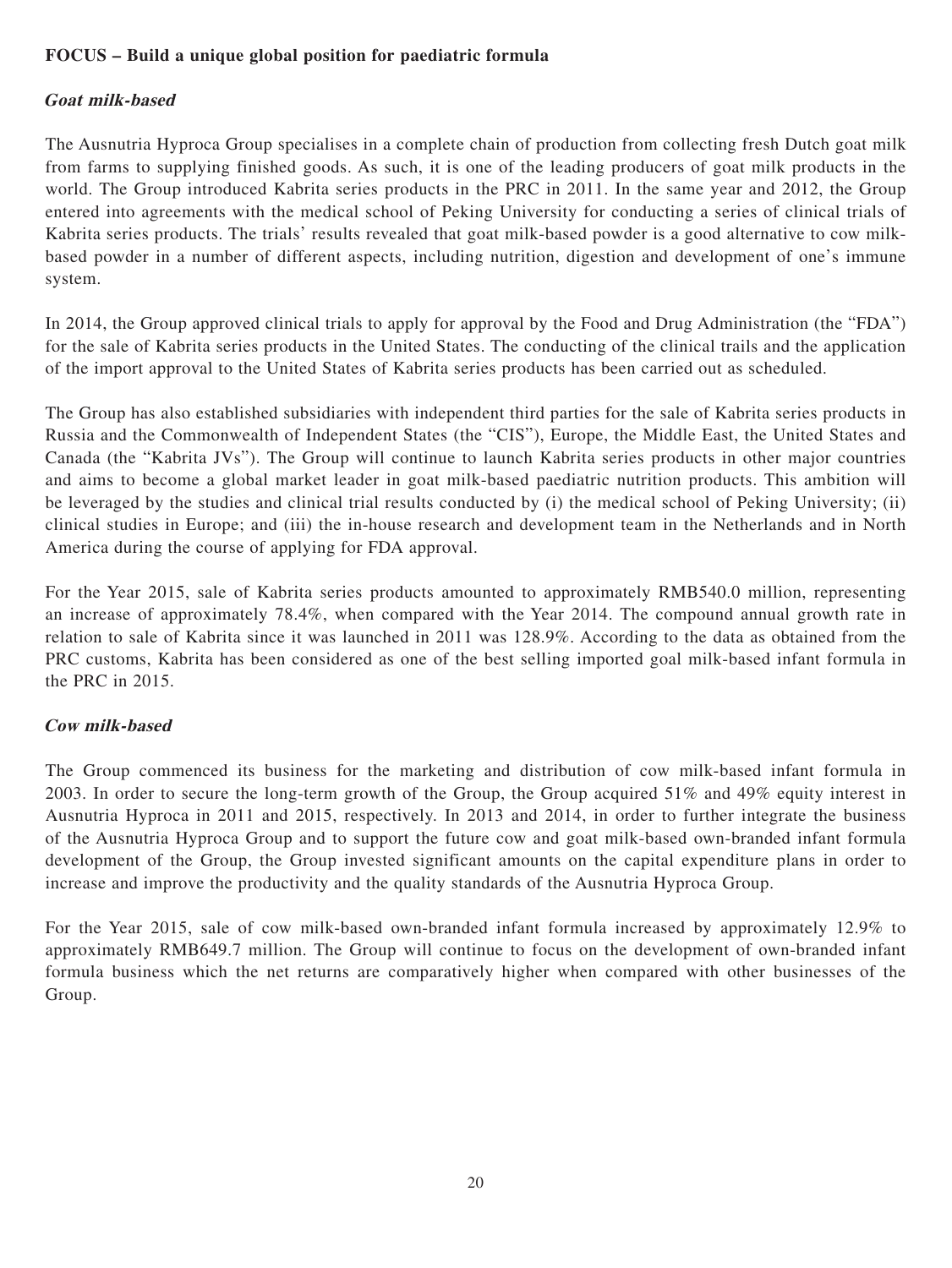## **EXTEND – Continue upward integration and product diversification**

The Group considers that the ability to secure quality milk supply to be one of the critical success factors in the dairy industry.

Upon completion of the Ausnutria Hyproca Acquisition, the Group now not only owned the entire interests of the three factories and the New Factory, which are all located in the Netherlands with ample quality milk supply, to support the growing market demands on quality infant formula worldwide, but also the entire business chain from milk collection (via the investment in Farmel Holding B.V. (the "Farmel Group"), which its principally engaged in the collection and trading of cow and goat milk, in 2014) to production (via the factories in the Netherlands and the PRC) for the distribution of dairy products to the Group's worldwide customers.

The Group realises the business potentials and importance to continue the supply of quality nutrition products and to serve the infants in their future life. In order to meet the needs of the consumers, subsequent to the Year 2015, the Group has approved the commencement on the business in functional liquid milk (the "Liquid Milk") and the establishment of a work force for the conducting of nutrition business in the PRC. According to the business plans approved by the Board, the nutrition products will be imported from overseas suppliers with target customers primarily in the PRC. Subject to the progress of the developments, the initial investments by the Group in relation to the Liquid Milk and the nutrition business, which will be owned as to 55% and 60% by the Group, will be RMB20.0 million and RMB30.0 million, respectively. The remaining interests of the above two projects are owned by the management team of the two new businesses.

The Group will continue to make use of its internal resources and global network to explore potential investment opportunities in upstream dairy and/or nutrition related assets and operations to broaden the Group's milk powder supply sources and related dairy and/or nutrition related products to meet the global demand, in particular the PRC, with growing demands for quality health related products.

## **STRENGTHEN – Commitment on human resources**

With the rapid growing in the scale of operations of the Group, the Board realises the importance of team building and human resources development to be one of the key factors for the continuing success of the Group. During the Year 2015, the Group has established Ausnutria University, an internal training organisation, to support the development of the key talents and to provide a continuous training to the employees.

Through the establishment of Ausnutria University and the committed investments in human resources, the Board believes that the human resources of the Group, which is considered to be the key asset of the Group, will be stronger in the long run and is considered to be essential for the long-term growth of the Group.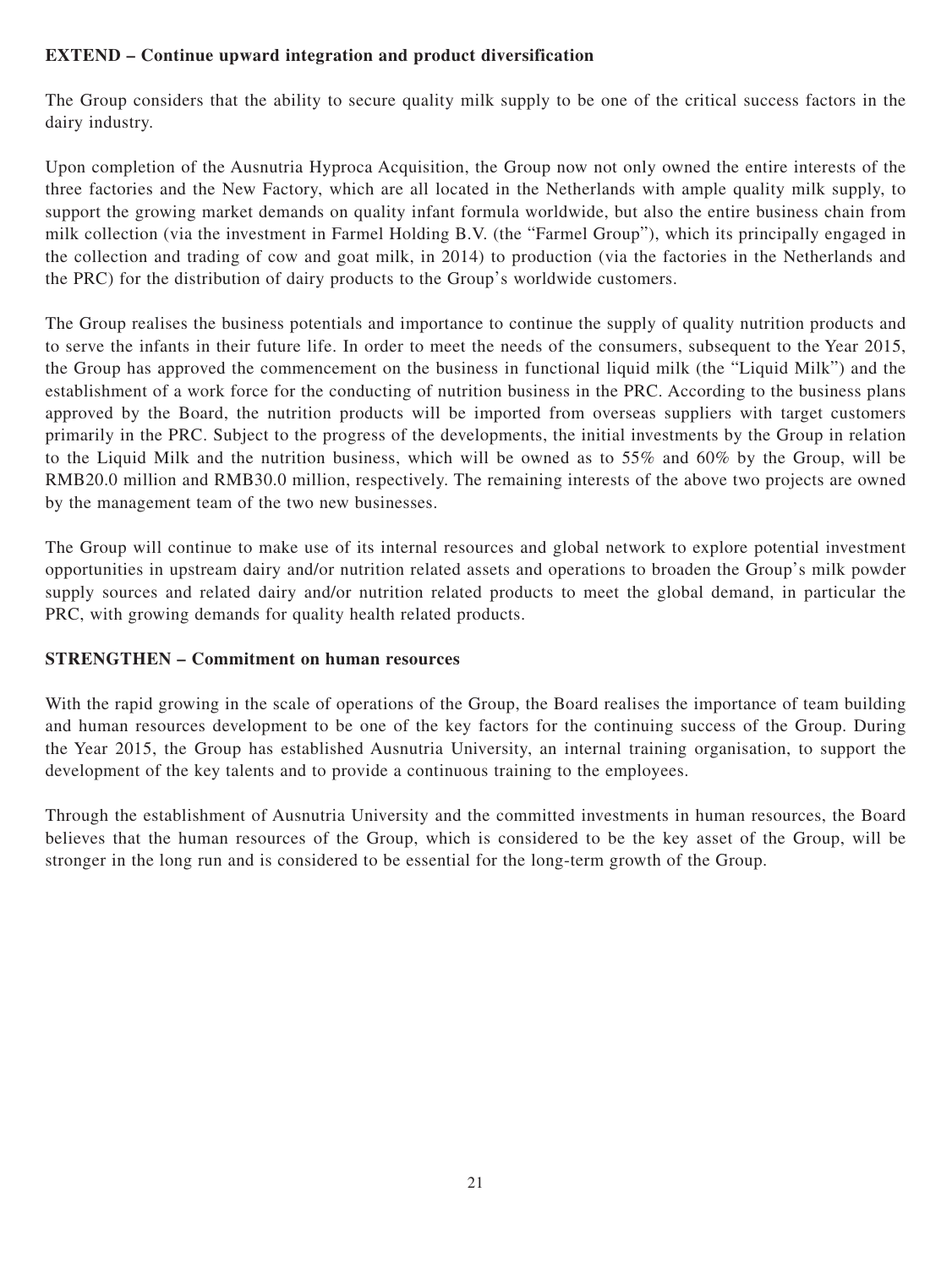## **MANAGEMENT DISCUSSION AND ANALYSIS**

## **FINANCIAL REVIEW**

#### **Analysis on Consolidated Statement of Profit or Loss and Other Comprehensive Income**

|                             | 2015         | 2014    | Change    |
|-----------------------------|--------------|---------|-----------|
|                             | <b>RMB'M</b> | RMB'M   | $\%$      |
| <b>REVENUE</b>              |              |         |           |
| Own brands*                 | 1,205.8      | 901.3   | 33.8%     |
| Milk powder                 | 366.6        | 228.5   | 60.4%     |
| Private labels              | 274.6        | 486.5   | $-43.6%$  |
| Contract manufacturing      | 16.2         | 29.1    | $-44.3\%$ |
| <b>Butter</b>               | 108.2        | 123.0   | $-12.0%$  |
| Others                      | 132.1        | 197.6   | $-33.1%$  |
|                             | 2,103.5      | 1,966.0 | 7.0%      |
| <b>Represented by:</b>      |              |         |           |
| (A) Ausnutria China         | 649.7        | 575.5   | 12.9%     |
| (B) Ausnutria Hyproca Group | 1,551.3      | 1,491.8 | 4.0%      |
|                             | 2,201.0      | 2,067.3 | 6.5%      |
| Less: Intersegment sales    | (97.5)       | (101.3) | $-3.8\%$  |
| The Group                   | 2,103.5      | 1,966.0 | 7.0%      |

\* After elimination of intersegment sales

For the Year 2015, the Group recorded revenue of approximately RMB2,103.5 million, representing an increase of approximately RMB137.5 million, or approximately 7.0%, from approximately RMB1,966.0 million for the Year 2014.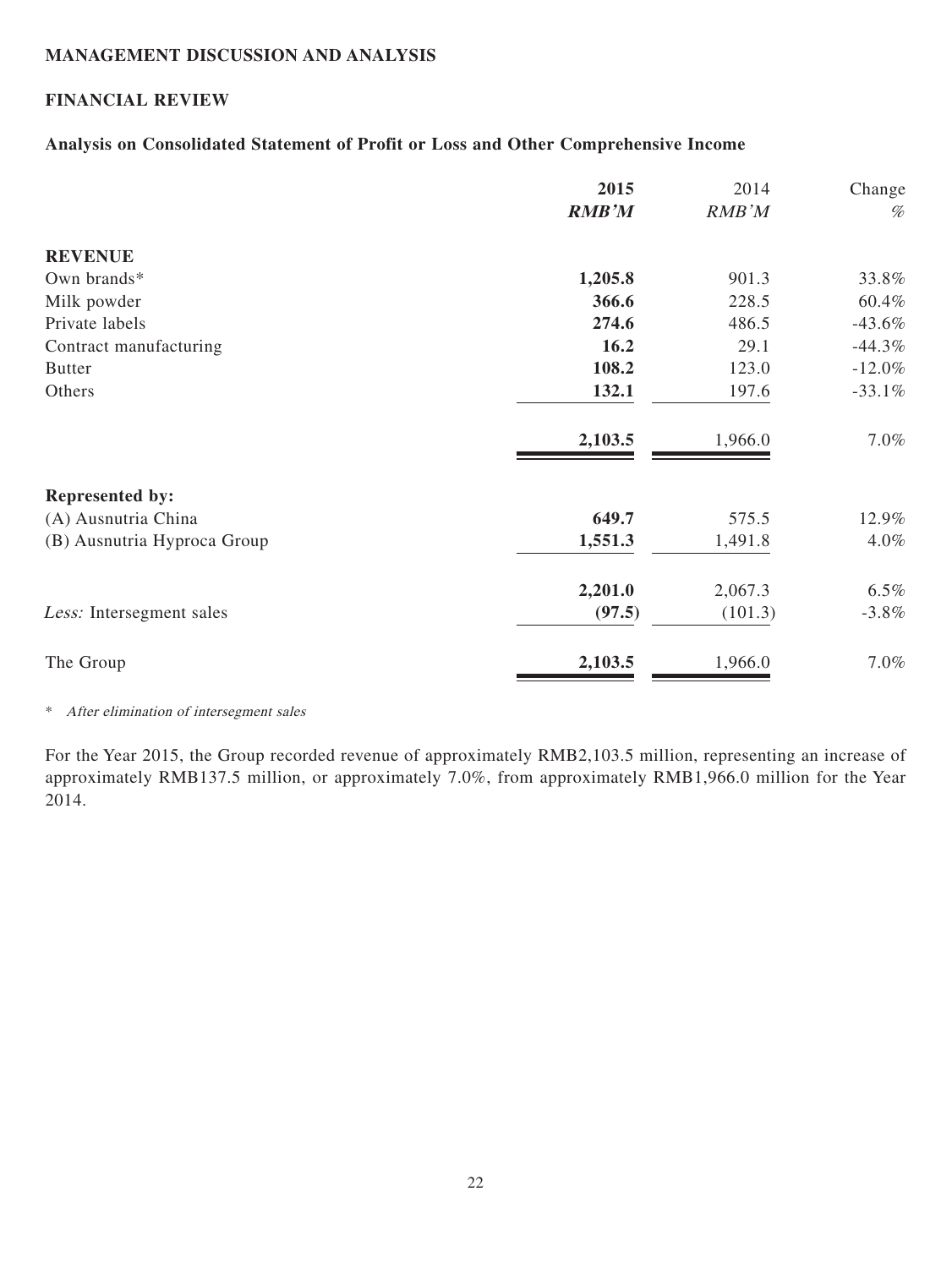#### **(A) Revenue – Ausnutria China**

Ausnutria China is principally engaged in the production, marketing and distribution of imported paediatric cow milk formula in the PRC. In order to increase the competitiveness of Ausnutria China, Ausnutria China has launched a number of new infant formula under different brands in recent years in order to better penetrate into the different consumer sectors and to fulfill the wide range of demands of the consumers in the PRC.

An analysis of the Ausnutria China's revenue is as follows:

|                    | 2015         | 2014  | Change   |
|--------------------|--------------|-------|----------|
|                    | <b>RMB'M</b> | RMB'M | %        |
| Allnutria division | 316.8        | 293.0 | 8.1%     |
| Puredo division    | 141.1        | 101.4 | 39.2%    |
| 1897 division      | 151.1        | 130.3 | 16.0%    |
| Others             | 40.7         | 50.8  | $-19.9%$ |
| Total              | 649.7        | 575.5 | 12.9%    |

Despite the Temporary Instability in Production which has caused an interruption in the supply of paediatric cow milk formula from the Ausnutria Hyproca Group (the upstream) to Ausnutria China, sale of ownbranded paediatric cow milk formula was able to achieve an average annual growth rate of 12.9% and this was mainly attributable to the increasing marketing efforts by Ausnutria China during the Year 2015 and the gradually stabilization of the production and hence the increasing in supply from the Ausnutria Hyproca Group to cope with the growth in sale of Ausnutria China in the second half of 2015.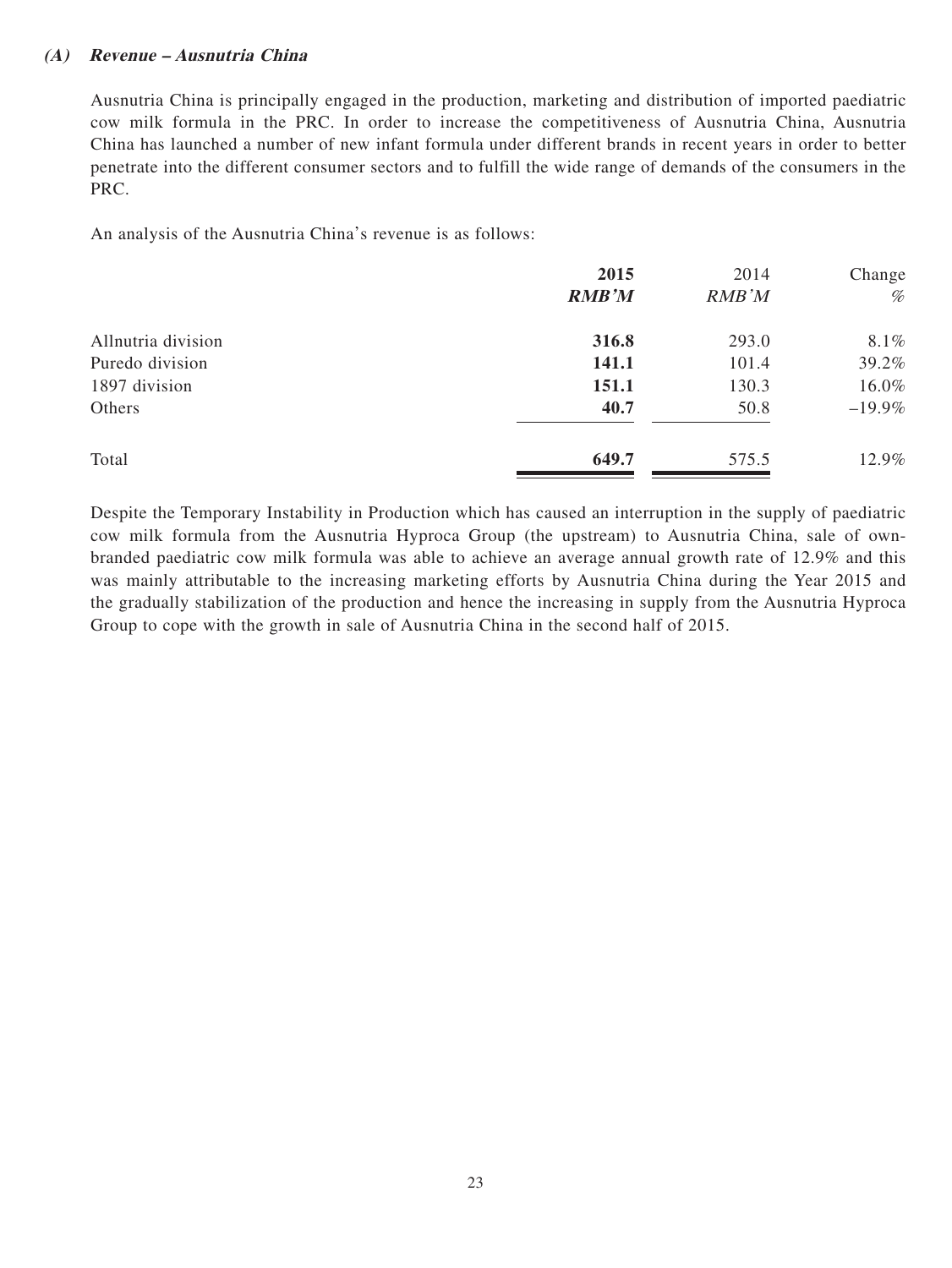### **(B) Revenue – Ausnutria Hyproca Group**

The Ausnutria Hyproca Group is principally engaged in the dairy industry from research and development, milk collection, processing, production and packaging of dairy products with production facilities and milk sources in the Netherlands and customers based in most of the major countries of the world.

An analysis of the Ausnutria Hyproca Group's revenue is as follows:

|                                | 2015         | 2014    | Change    |
|--------------------------------|--------------|---------|-----------|
|                                | <b>RMB'M</b> | RMB'M   | %         |
| Manufacturing for:             |              |         |           |
| Own brands                     | 556.1        | 325.8   | 70.7%     |
| Private labels                 | 274.6        | 486.5   | $-43.6%$  |
| Sales to Ausnutria China       | 97.5         | 101.3   | $-3.8\%$  |
| Milk powder                    | 366.6        | 228.5   | 60.4%     |
| <b>Contract Manufacturing</b>  | <b>16.2</b>  | 29.1    | $-44.3\%$ |
| <b>Butter</b>                  | 108.2        | 123.0   | $-12.0%$  |
|                                | 1,419.2      | 1,294.2 | $9.7\%$   |
| Manufacturing and trading for: |              |         |           |
| Cream and other dairy products | 132.1        | 197.6   | $-33.1%$  |
| Total                          | 1,551.3      | 1,491.8 | 4.0%      |
|                                |              |         |           |

One of the long-term strategies of the Ausnutria Hyproca Group is to focus on the development of ownbranded business (mainly Kabrita) which the profit contributions to the Group is much higher as compared with private labels and other businesses.

During the Year 2015, as a result of the Temporary Instability in Production after the upgrades of the production facilities in the Netherlands, the Group allocated its lower than planned production capacity mainly to satisfy the growing demands of its own-branded business (mainly Kabrita), the sale of other businesses decreased when compared with last year.

Besides, owing to the fact that some of the infant formula produced has failed to meet the internal quality standards of the Group, the concerned powder has been sold at a lower value as semi-finished milk powder, sale of milk powder segment for the Year 2015 increased by 60.4% when compared with last year.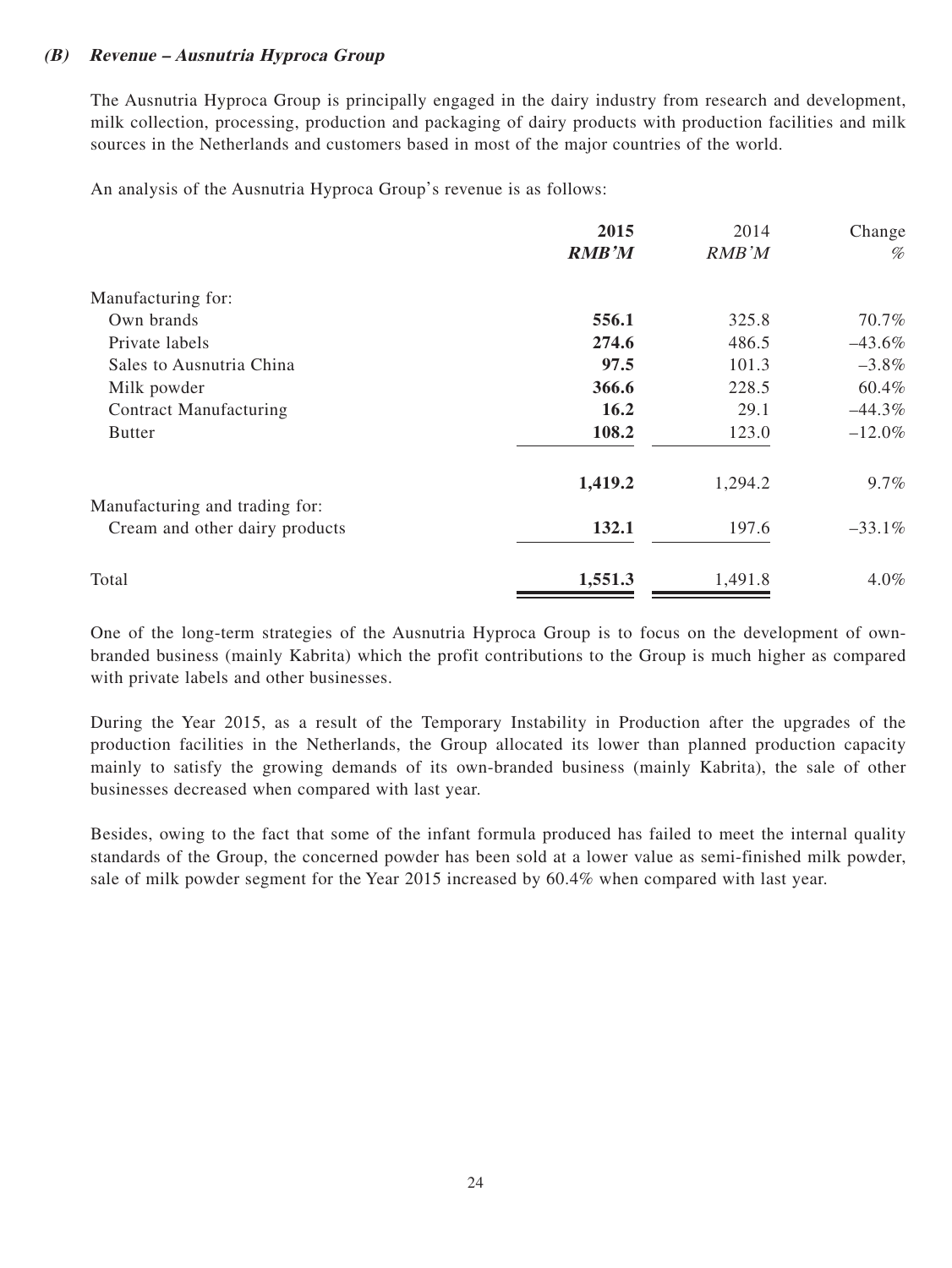#### **Gross profit and gross margin**

|                          | Gross profit |       | Gross margin |                                                                                                                                                            |
|--------------------------|--------------|-------|--------------|------------------------------------------------------------------------------------------------------------------------------------------------------------|
|                          | 2015         | 2014  | 2015         | 2014                                                                                                                                                       |
|                          | <b>RMB'M</b> | RMB'M | %            | $% \mathcal{D}_{\mathcal{A}}^{\mathcal{A}}\!\left( \mathcal{A} \right) = \mathcal{A}_{\mathcal{A}}^{\mathcal{A}}\!\left( \mathcal{A}_{\mathcal{A}}\right)$ |
| Ausnutria China          | 329.4        | 296.8 | 50.7         | 51.6                                                                                                                                                       |
| Ausnutria Hyproca Group* | 260.6        | 270.4 | 17.9         | 19.4                                                                                                                                                       |
| The Group                | 590.0        | 567.2 | 28.0         | 28.9                                                                                                                                                       |

\* After elimination of intersegment sales

The Group's gross profit for the Year 2015 was approximately RMB590.0 million, representing an increase of approximately RMB22.8 million, or approximately 4.0%, when compared with the Year 2014.

The slight decrease in the gross profit margin was mainly due to the adverse impact as a result of the Inventory Write-Off in the Netherlands of approximately RMB97.8 million (equivalent to approximately EUR14.2 million), which accounted for approximately 4.6 percentage points of the gross profit margin, for the Year 2015. Excluding the impact of the Inventory Write-Off, the gross profit margin of the Group increased by 3.7% and this was mainly due to the increase in proportion of sales contributed by own-branded business, in particular, Kabrtia in the PRC, which the sale has increased from RMB259.4 million for the Year 2014 to RMB461.0 million for the Year 2015.

#### **Other income and gains**

An analysis of other income and gains is as follows:

|                                                               |              | 2015         | 2014          |
|---------------------------------------------------------------|--------------|--------------|---------------|
|                                                               | <b>Notes</b> | <b>RMB'M</b> | <b>RMB</b> 'M |
| Interest income on bank and other deposits                    | (i)          | 31.6         | 22.8          |
| Compensation income/insurance claim for business interruption |              | 3.2          | 2.6           |
| Government grants                                             | (ii)         | 2.9          | 0.9           |
| Foreign exchange gain                                         | (iii)        | 3.4          |               |
| Others                                                        |              | 4.6          | 3.0           |
|                                                               |              | 45.7         | 29.3          |

(i) Balance mainly represented the interest income derived from the bank deposits of Ausnutria China that were placed with banks in the PRC. The increase in interest income was a result of the continuous improvements in the average bank balances.

- (ii) Balance mainly represented incentive income received from the government of the Hunan province for the contribution made by Ausnutria China in the Hunan province during the year.
- (iii) Balance mainly represented exchange gain derived from the translation of the bank loans of the Group that were denominated in HK\$ and EUR as at 31 December 2015.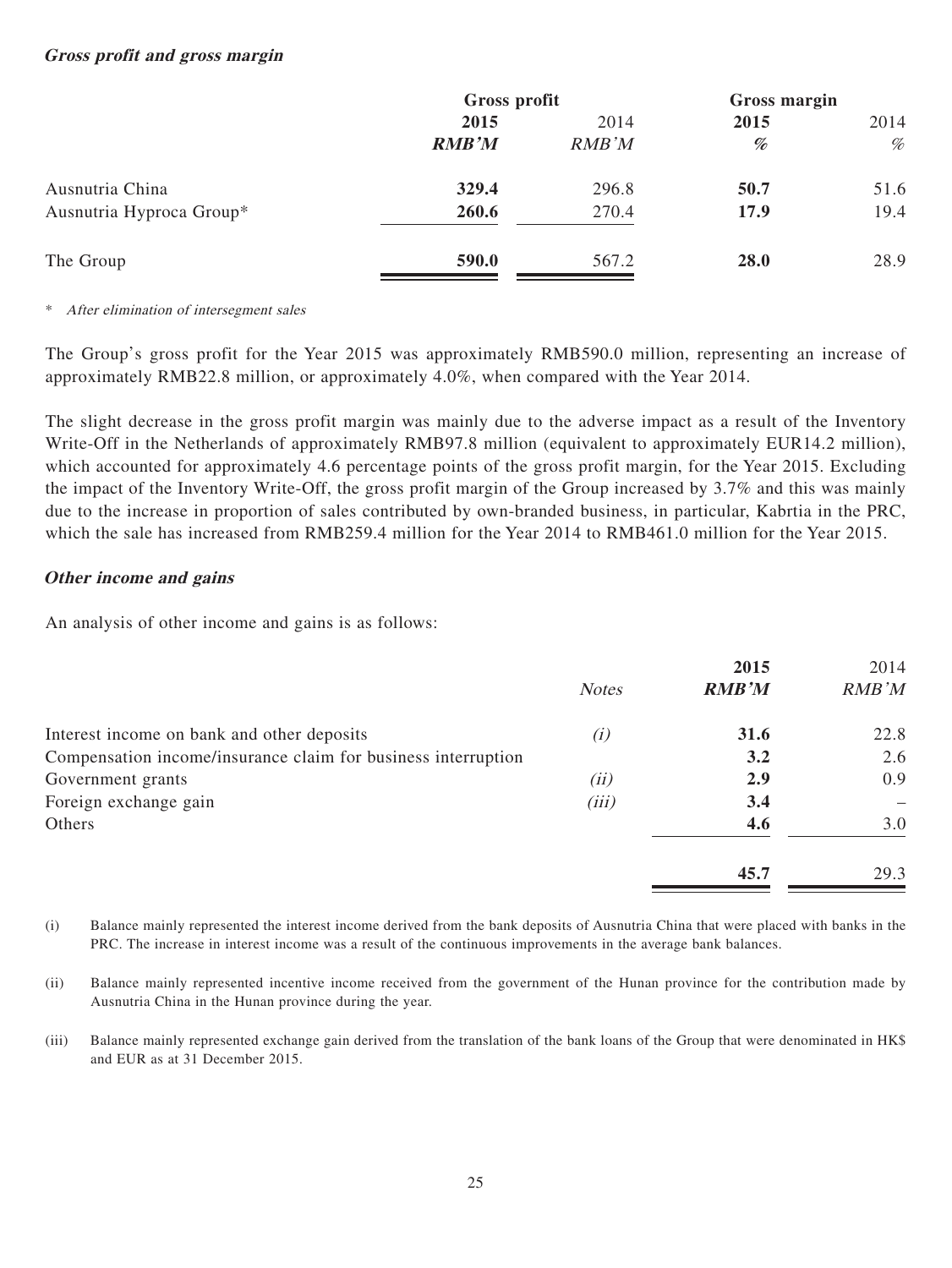#### **Selling and distribution expenses**

An analysis of selling and distribution expenses is as follows:

|                         | 2015<br><b>RMB'M</b> | 2014<br>RMB'M |
|-------------------------|----------------------|---------------|
| Ausnutria China         | 232.0                | 173.6         |
| Ausnutria Hyproca Group | 265.6                | 162.4         |
|                         | 497.6                | 336.0         |

Selling and distribution expenses mainly comprised advertising and promotion expense, salaries and travelling costs of the sales and marketing staff and delivery costs. Selling and distribution costs represented approximately 23.7% and 17.1% of revenue for the Year 2015 and the Year 2014, respectively.

The selling and distribution expenses of Ausnutria China represented approximately 35.7% (Year 2014: 30.2%) of Ausnutria China's revenue for the Year 2015. The increase in selling and distribution expenses of Ausnutria China was mainly due to the increase in marketing costs for brands building and the increase in distribution cost on channels to cope with the intense market competition during the year.

The selling and distribution expenses of the Ausnutria Hyproca Group represented approximately 17.1% (Year 2014: 10.9%) of the Ausnutria Hyproca Group's revenue (before elimination of intersegment sales) for the Year 2015. Included in the selling and distribution expenses of the Ausnutria Hyproca Group, approximately RMB190.3 million (Year 2014: RMB113.6 million) representing approximately 71.6% (Year 2014: 70.0%) related to the sales and marketing of Kabrita. Kabrita series has been one of the core products of the Group since it was launched in 2011. In order to further increase the Ausnutria Hyproca Group's market share of goat infant milk formula worldwide, the Ausnutria Hyproca Group continued to allocate more of its resources on the marketing and promotion of its product in order to enhance its market awareness. Besides, as a result of the Temporary Instability in Production and the implementation of the New Policies, the Ausnutria Hyproca Group incurred additional air freight charges for the delivery of its products in order to meet the schedule of its customers and additional laboratory testing costs in order to fulfill the requirements of the New Policies. Selling and distribution costs of the Ausnutria Hyproca Group increased during the year.

#### **Administrative expenses**

An analysis of the administrative expenses is as follows:

|                         | 2015<br><b>RMB'M</b> | 2014<br><b>RMB</b> 'M |
|-------------------------|----------------------|-----------------------|
| Ausnutria China         | 52.4                 | 54.2                  |
| Ausnutria Hyproca Group | 63.9                 | 51.1                  |
|                         | 116.3                | 105.3                 |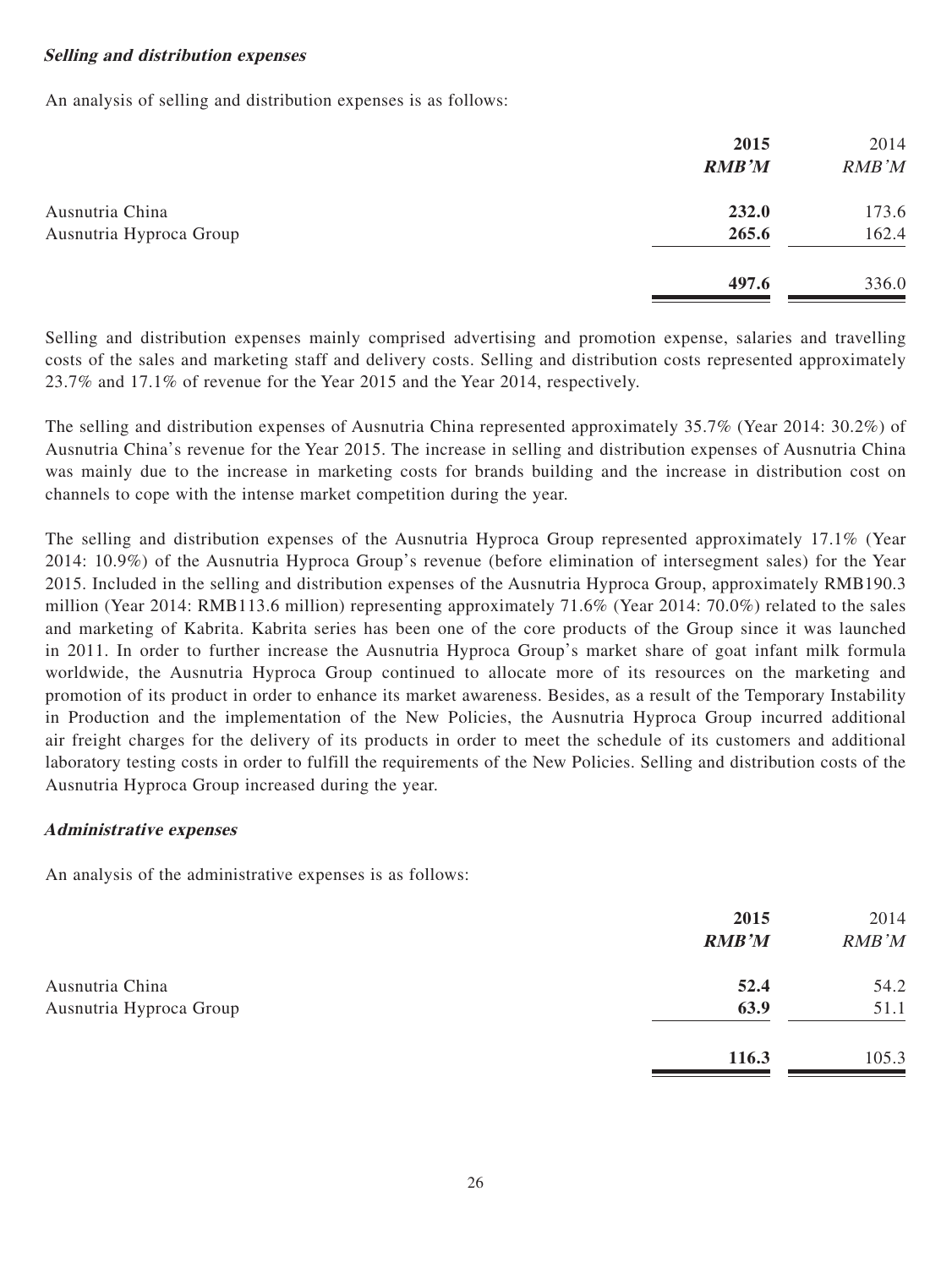Administrative expenses mainly comprised staff costs, travelling expenses, auditors' remuneration, professional fees, depreciation and research and development costs.

The increase in the administrative expenses was primarily attributed to the increase in headcounts on both the managerial and administrative staff to cope with the continuous increase in the scale of operations of the Group, particularly in the Netherlands; bank charges for the new financing obtained by the Group; the professional fees for the business development and advisory services to the Group and the general increase in research and development costs.

### **Other expenses**

Other expenses mainly comprised legal and professional fees incurred for the Ausnutria Hyproca Acquisition and the mandatory conditional general cash offer of all the Shares (details of which are set out in the composite document jointly issued by the offerors and the Company dated 2 July 2015) of a total of approximately RMB2.5 million (Year 2014: Nil); the write-off of trade receivables of approximately RMB3.2 million (Year 2014: approximately RMB0.4 million); and loss on disposal of property, plant and equipment and other intangible assets of a total of approximately RMB1.3 million (Year 2014: approximately RMB0.4 million).

Last year's other expenses also included professional fees incurred for the handling of the suspension of trading of the Shares on the Stock Exchange of approximately RMB9.4 million.

### **Finance costs**

The finance costs of the Group for the Year 2015 amounted to approximately RMB16.0 million (Year 2014: RMB10.3 million), representing the interest on bank loans and other borrowings raised principally for the financing of the working capital and the capital expenditure plan (the "CAPEX Plan") of the Ausnutria Hyproca Group.

The increase in finance costs was mainly attributable to the drawdown of additional bank loans for the financing the working capital as a result of the adverse impact caused by the Temporary Instability in Production during the Year 2015 and the CAPEX Plan during the Year 2014.

## **Share of profit of an associate**

During the Year 2014, the Ausnutria Hyproca Group invested in 50% of the equity interest in the Farmel Group for a consideration of EUR3.55 million (equivalent to approximately RMB26.1 million). Balance represented the share of profits of the Farmel Group for the Year 2015. The Farmel Group, which has entered into long-term contracts with farmers, is principally engaged in the collection and trading of milk in Europe.

#### **Income tax expenses**

The profits generated by the Group for the Year 2015 were mainly derived from operations in the PRC. Under the PRC income tax laws, enterprises are subject to CIT at a rate of 25%. Ausnutria China was designated as a High-tech Enterprise and was granted a preferential CIT tax rate of 15% for the Year 2015. All other subsidiaries established in the PRC are subject to the standard CIT rate of 25%. The standard CIT rate in the Netherlands was applied at 20% for the first EUR200,000 taxable profits and 25% for the taxable profits exceeding EUR200,000.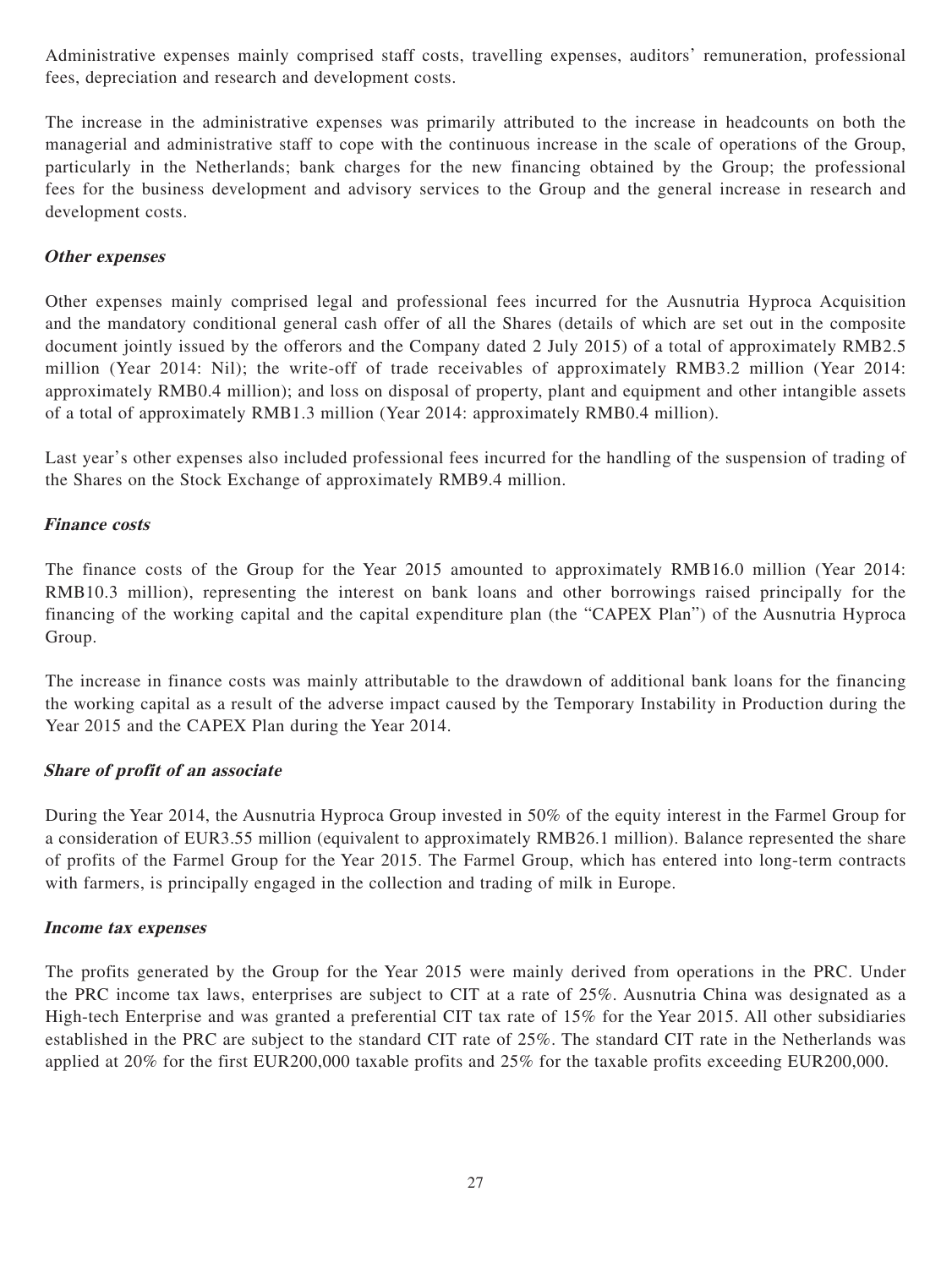An analysis of the effective income tax rate by jurisdiction is as follows:

|                                       | <b>Mainland China</b> |       | The Netherlands |       | <b>Others</b> |        | Group |       |
|---------------------------------------|-----------------------|-------|-----------------|-------|---------------|--------|-------|-------|
|                                       | 2015                  | 2014  | 2015            | 2014  | 2015          | 2014   | 2015  | 2014  |
| Profit/(loss) before tax $(RMB'M)$    | 170.4                 | 140.8 | (116.3)         | 30.2  | (50.3)        | (33.7) | 3.8   | 137.3 |
| Income tax expense/(credit) $(RMB'M)$ | 37.8                  | 24.9  | (27.5)          | (0.4) | (9.6)         | (3.9)  | 0.7   | 20.6  |
| Effective income tax rate $(\%)$      | 22.2                  | 17.7  | (23.6)          | 1.5)  | 19.1          | 1.6    | 17.9  | 15.0  |

The effective tax rate for profits generated from Mainland China for the Year 2015 at 22.2% (Year 2014: 17.7%) was mainly due to the proportionate increase in profit contributed by the Kabrita business which its operated under other subsidiary established in the PRC and is subject to the standard CIT rate of 25% as compared with Ausnutria China which is subject to the CIT rate of 15%.

The increase in the Group's effective tax rate from 15.0% for the Year 2014 to 17.9% for the Year 2015 was also due to the same reason as set out in the above.

## **Profit attributable to equity holders of the Company**

|                                                     | 2015<br><b>RMB'M</b> | 2014<br>RMB'M |
|-----------------------------------------------------|----------------------|---------------|
| Profit/(loss) for the year:                         |                      |               |
| The Group (other than the Ausnutria Hyproca Group)  | 58.0                 | 69.8          |
| Ausnutria Hyproca Group                             | (7.4)                | 20.4          |
| Profit attributable to equity owners of the Company | 50.6                 | 90.2          |

The Group's profit attributable to equity owners of the Company for the Year 2015 amounted to approximately RMB50.6 million, representing a decrease of approximately 43.9% when compared with the Year 2014. The decrease in net profit was mainly attributable to the Inventory Write-Off of approximately RMB97.8 million during the Year 2015. As the Inventory Write-Off took place prior to the completion of the Ausnutria Hyproca Acquisition, the write-off has a net impact (i.e. after tax and sharing by the 49% non-controlling interests) on the Group's profit attributable to equity holders of the Company of approximately RMB36.0 million.

Excluding the impact of the Inventory Write-off and before taking into accounts the loss in margin that would otherwise be contributed by the concerned inventory, the Group's profit attributable to equity owners of the Company for the Year 2015 amounted to approximately RMB86.6 million, representing a decrease of approximately 4.0% when compared with the Year 2014.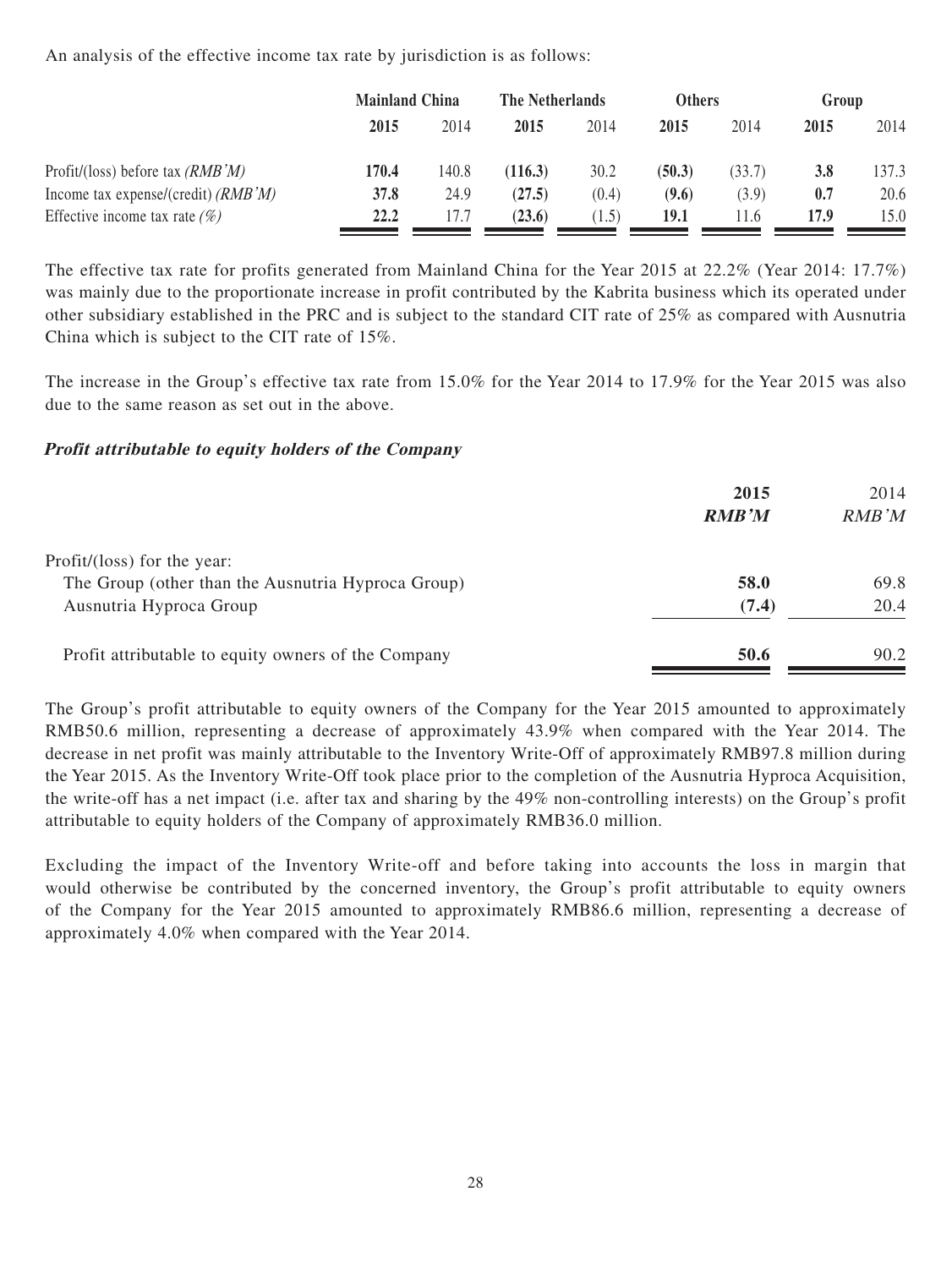### **ANALYSIS ON CONSOLIDATED STATEMENT OF FINANCIAL POSITION**

#### **Non-current assets**

As at 31 December 2015, the total non-current assets of the Group amounted to approximately RMB837.1 million (31 December 2014: approximately RMB683.0 million), mainly comprised property, plant and equipment of approximately RMB586.3 million (31 December 2014: approximately RMB483.2 million), goodwill arising from the acquisition of 51% equity interest in Ausnutria Hyproca in 2011 of approximately RMB72.1 million (31 December 2014: approximately RMB75.7 million), other intangible assets of approximately RMB45.7 million (31 December 2014: approximately RMB44.5 million), interests in the Farmel Group of approximately RMB32.3 million (31 December 2014: RMB30.1 million) and deferred tax assets of approximately RMB98.8 million (31 December 2014: approximately RMB47.5 million).

The increase in the non-current assets of the Group as at 31 December 2015 was principally due to the increase in property, plant and equipment of the Ausnutria Hyproca Group as a result of the investment in the New Factory and the increase in deferred tax assets arising from the Inventory Write-Off of approximately RMB24.5 million (31 December 2014: Nil).

During the Year 2015, the Group invested approximately EUR19.0 million (equivalent to approximately RMB134.1 million) (Year 2014: approximately EUR15.8 million (equivalent to approximately RMB117.8 million)) on the New Factory.

#### **Current assets**

As at 31 December 2015, the total current assets of the Group amounted to approximately RMB2,193.4 million (31 December 2014: approximately RMB1,750.2 million), mainly comprised inventories of approximately RMB579.9 million (31 December 2014: approximately RMB515.6 million), trade and bills receivables of approximately RMB185.4 million (31 December 2014: approximately RMB163.6 million), pledged time deposits of approximately RMB769.7 million (31 December 2014: approximately RMB216.9 million), time deposits with banks in the PRC of approximately RMB186.0 million (31 December 2014: approximately RMB465.1 million) and cash and cash equivalents of approximately RMB307.6 million (31 December 2014: approximately RMB278.3 million).

#### **Inventories**

An analysis of the inventories is as follows:

|                         | 2015<br><b>RMB'M</b> | 2014<br>RMB'M |
|-------------------------|----------------------|---------------|
| Ausnutria China         | 111.8                | 120.7         |
| Ausnutria Hyproca Group | 468.1                | 394.9         |
|                         | 579.9                | 515.6         |

The inventory turnover days of Ausnutria China and the Ausnutria Hyproca Group as at 31 December 2015 was approximately 132 days (31 December 2014: approximately 138 days) and approximately 132 days (31 December 2014: approximately 101 days), respectively.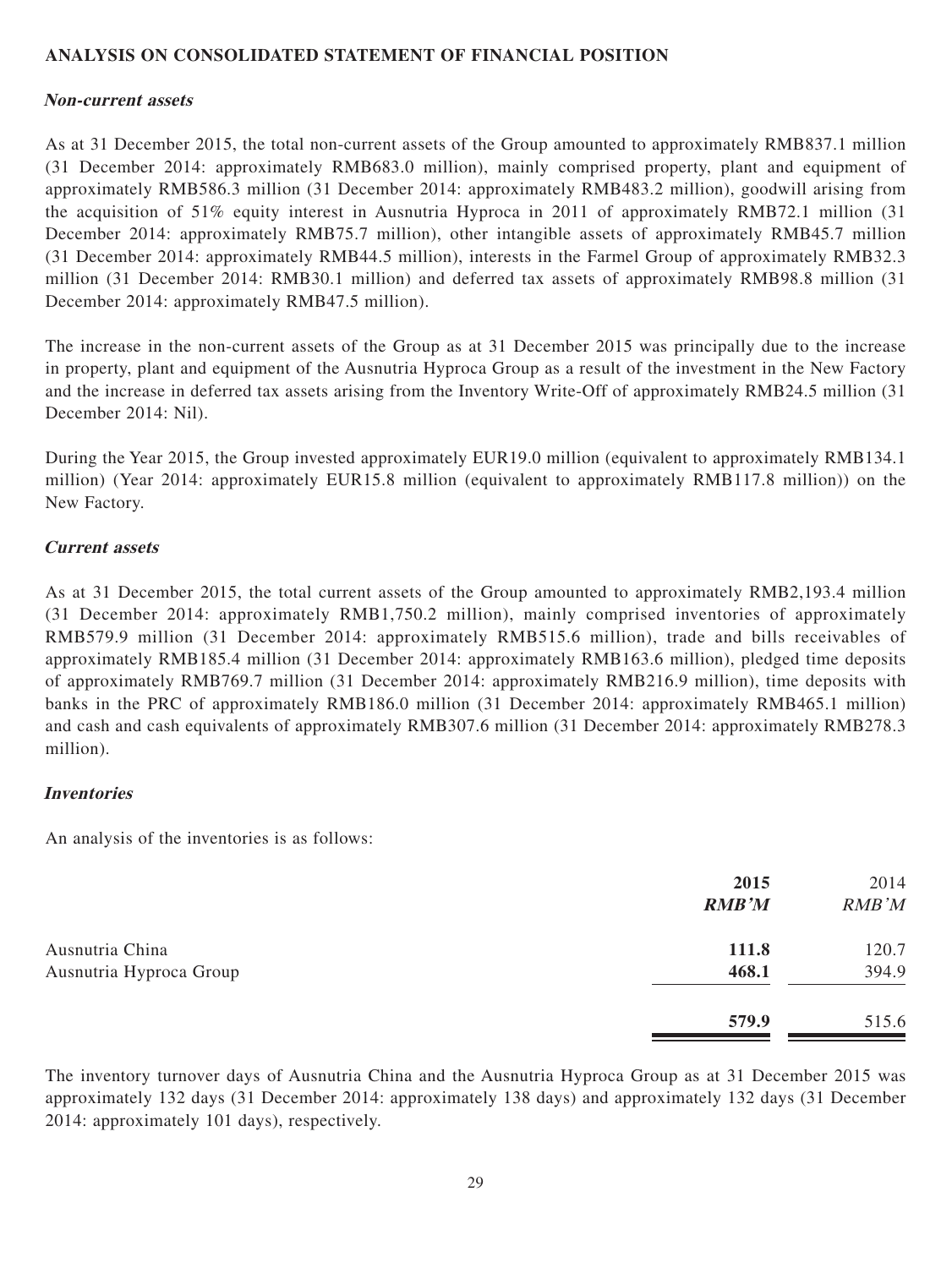The inventory turnover days of Ausnutria China remained fairly stable when compared with last year. The increase in inventory turnover days of the Ausnutria Hyproca Group by 31 days was mainly due to the continuous increase in sales contributed by own brands business which requires a longer lead time from production to sale when compared with other segments.

## **Trade and bills receivables**

An analysis of the trade and bills receivables is as follows:

| RMB'M |
|-------|
|       |
| 24.6  |
| 99.6  |
| 124.2 |
| 39.4  |
| 163.6 |
|       |

The trade receivable turnover days of Ausnutria China and the Ausnutria Hyproca Group as at 31 December 2015 was approximately 12 days (31 December 2014: approximately 17 days) and approximately 29 days (31 December 2014: approximately 28 days), respectively, which remained fairly stable and were within the credit periods granted to the customers of the Group.

## **Pledged deposits**

Most of the cash and bank balances of the Group is denominated in RMB and deposited with banks in the PRC. In order to finance the working capital, the CAPEX Plan and the construction of the New Factory of the Ausnutria Hyproca Group, the Group pledged additional RMB deposits in the PRC in order to obtain the bank facilities in Europe and Hong Kong.

#### **Time deposits and cash and cash equivalents**

As at 31 December 2015, the Group's cash and bank balances and time deposits amounted to a total of approximately RMB493.6 million, representing a decrease of approximately RMB249.8 million, or approximately 33.6%, from approximately RMB743.4 million as at 31 December 2014. The decrease was mainly due to the increase in pledged deposits for the reasons as set out in the above.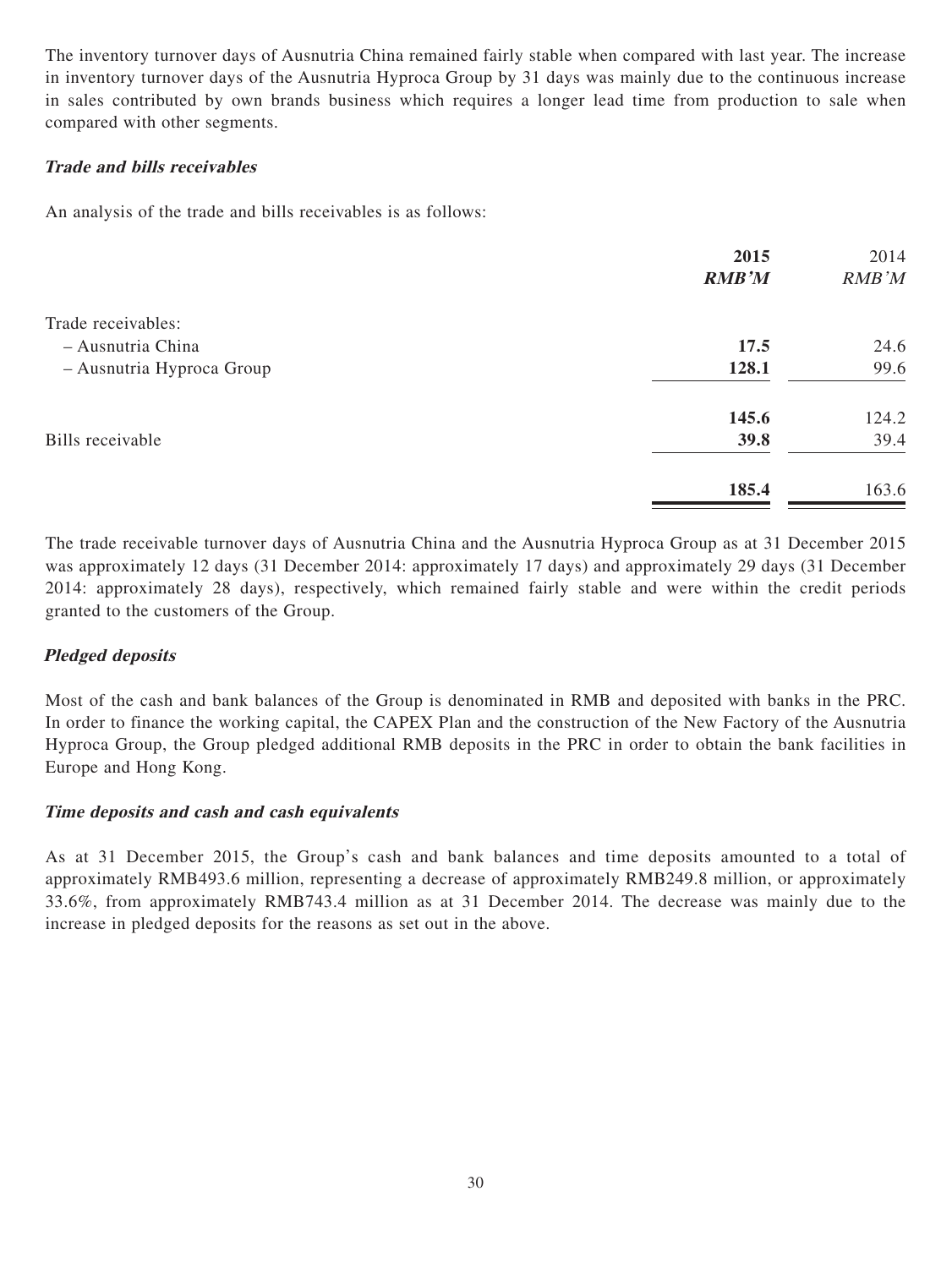## **Current liabilities**

As at 31 December 2015, the total current liabilities of the Group amounted to approximately RMB1,474.3 million (31 December 2014: approximately RMB1,121.7 million), mainly comprised trade payables of approximately RMB172.7 million (31 December 2014: approximately RMB184.2 million), other payables and accruals of approximately RMB475.8 million (31 December 2014: approximately RMB373.5 million), interest-bearing bank loans and other borrowings of approximately RMB757.0 million (31 December 2014: approximately RMB517.2 million) and CIT payables of approximately RMB66.9 million (31 December 2014: approximately RMB46.4 million).

## **Trade payables**

An analysis of the trade payables is as follows:

| 2015<br><b>RMB'M</b> | 2014<br>RMB'M |
|----------------------|---------------|
| 18.2                 | 10.6          |
| 154.5                | 173.6         |
| 172.7                | 184.2         |
|                      |               |

The trade payable turnover days of Ausnutria China and the Ausnutria Hyproca Group as at 31 December 2015 was approximately 16 days (31 December 2014: approximately 17 days) and approximately 50 days (31 December 2014: approximately 53 days), respectively, which remained fairly stable and were in line with the credit periods granted by the suppliers.

#### **Interest-bearing bank loans and other borrowings**

The interest-bearing bank loans and other borrowings as at 31 December 2015 were primarily used for the financing of the working capital and the CAPEX Plan of the Ausnutria Hyproca Group. The increase was mainly due to new bank loans were drawn down to finance the investment in the New Factory and the replenishment of the working capital of the Ausnutria Hyproca Group as a result of the adverse impact caused by the Inventory Write-Off during the year.

## **Non-current liabilities**

As at 31 December 2015, the total non-current liabilities of the Group amounted to approximately RMB228.7 million (31 December 2014: approximately RMB96.6 million), comprised interest-bearing bank loans and other borrowings of approximately RMB189.2 million (31 December 2014: approximately RMB51.9 million), accruals for defined benefit plan of approximately RMB12.9 million (31 December 2014: approximately RMB15.7 million) and deferred tax liabilities of approximately RMB26.6 million (31 December 2014: approximately RMB29.1 million).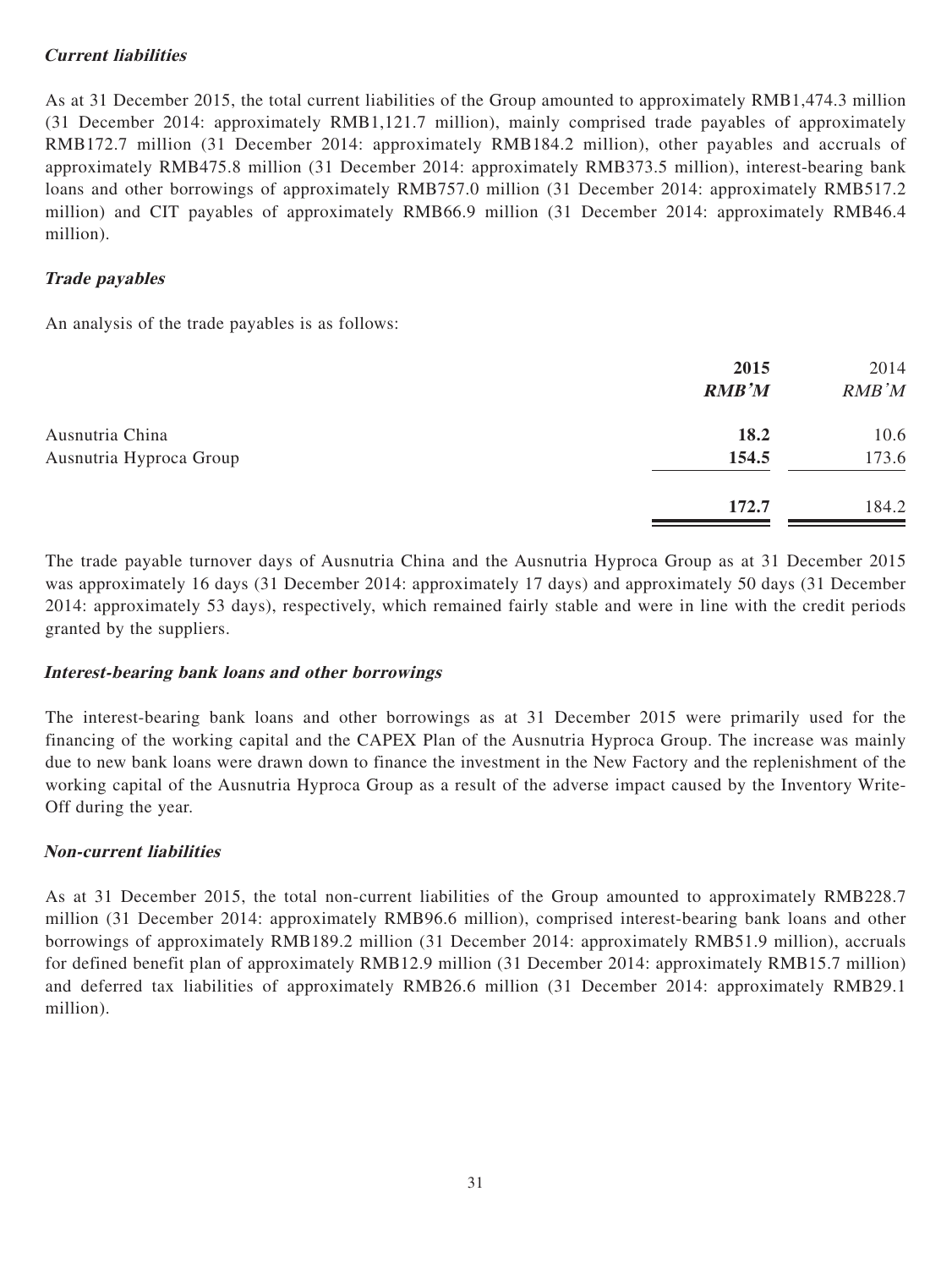## **Accruals for defined benefit plan**

One of the subsidiaries of the Ausnutria Hyproca Group operates unfunded defined benefit plans for its qualified employees. Under the plans, the qualified employees are entitled to retirement benefits at rates varying at certain percentage of their final salaries on attainment of a retirement age of 67. The accruals for defined benefit plans of approximately RMB12.9 million (31 December 2014: approximately RMB15.7 million) were determined based on the actuarial valuations as at 31 December 2015 carried out by independent professional valuers using the projected unit credit actuarial valuation method.

No defined benefit plan was operated by other companies of the Group.

## **Deferred tax liabilities**

The balance represented (i) the tax effect arising from the timing differences on the depreciation and amortisation charged between accounting and tax reporting purpose that was attributed to the Ausnutria Hyproca Group as at 31 December 2015 and the fair value adjustment arising from the acquisition of Ausnutria Hyproca of a total of approximately RMB13.5 million (31 December 2014: approximately RMB16.8 million); and (ii) the withholding tax amounting to approximately RMB13.1 million (31 December 2014: approximately RMB12.3 million) calculated at 10% on the scheduled distributable profits of the PRC subsidiaries of the Group.

Pursuant to the PRC Corporate Income Tax Law, a 10% withholding tax is levied on dividends declared to foreign investors from foreign investment enterprises established in the PRC. The requirement is effective from 1 January 2008 and applies to earnings after 31 December 2007.

#### **Non-controlling interests**

As at 31 December 2015, the balance mainly represented the minority interests in the Kabrita JVs. The significant decrease in the non-controlling interests balance when compared with the balance as at 31 December 2014 was mainly due to the completion of the Ausnutria Hyproca Acquisition during the Year 2015.

## **MATERIAL INVESTMENTS AND ACQUISITIONS AND DISPOSALS**

Save for the Ausnutria Hyproca Acquisition as detailed above in this announcement, there were no material investments and acquisitions and disposals of subsidiaries and associated companies during the Year 2015.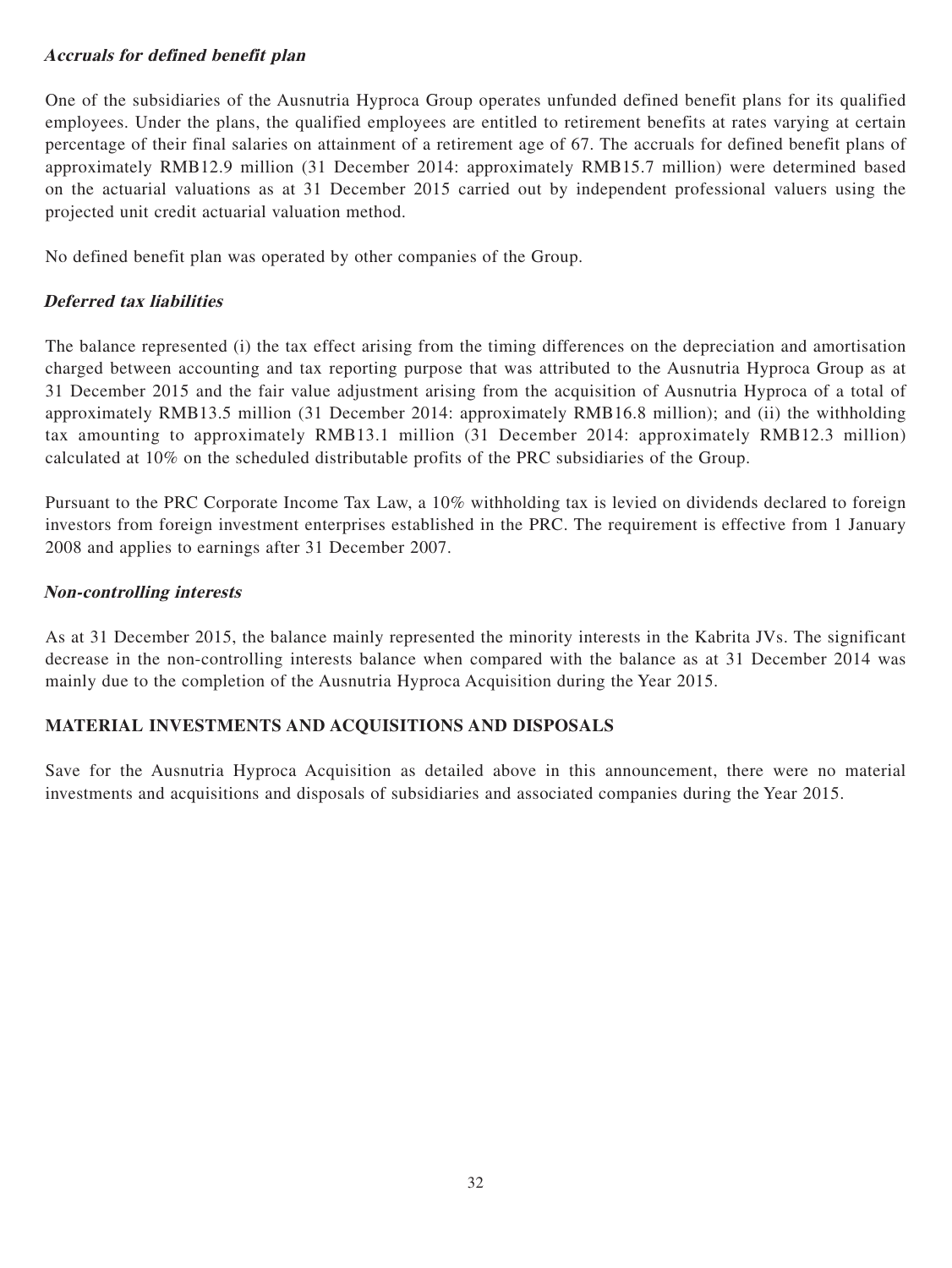## **FINANCIAL RESOURCES, LIQUIDITY AND PLEDGED OF ASSETS**

The Group adopts conservative financial management policies. A summary of liquidity and financial resources is set out below:

|                                       | As at 31 December |         |
|---------------------------------------|-------------------|---------|
|                                       | 2015              |         |
|                                       | <b>RMB'M</b>      | RMB'M   |
| Cash and cash equivalents             | 307.6             | 278.3   |
| Time deposits                         | 186.0             | 465.1   |
| Total bank loans and other borrowings | 946.2             | 569.1   |
| Total assets                          | 3,030.5           | 2,433.3 |
| Gearing ratio $(1)$                   | 31.2%             | 23.4%   |

Note:

(1) Calculated as a percentage of total bank loans and other borrowings over total assets.

As at 31 December 2015, the Group had pledged the land and buildings, plant and machineries, inventories and trade receivables that were attributable to the Ausnutria Hyproca Group with a total carrying value of approximately EUR111.4 million, equivalent to approximately RMB790.7 million (31 December 2014: approximately EUR98.8 million, equivalent to approximately RMB736.8 million) and the time deposits that were attributable to Ausnutria China of RMB769.7 million (31 December 2014: RMB216.9 million) for the banking facilities granted to the Group.

#### **FOREIGN EXCHANGE RISK**

The operations of the Group are mainly carried out in the PRC and the Netherlands. During the Year 2015, revenue, cost of sales and operating expenses of the Group are mainly denominated in Renminbi ("RMB"), Hong Kong dollars ("HK\$"), United States dollars ("US\$") or EURO ("EUR") and RMB is the Group's presentation currency. The Group is exposed to potential foreign exchange risk as a result of fluctuation of HK\$, US\$ or EUR against RMB. The Group did not enter into any arrangements for the purpose of hedging against the potential foreign exchange risks during the year under review.

The management will monitor closely on its foreign currency exposure to ensure appropriate measures are taken promptly against any significant potential adverse impact.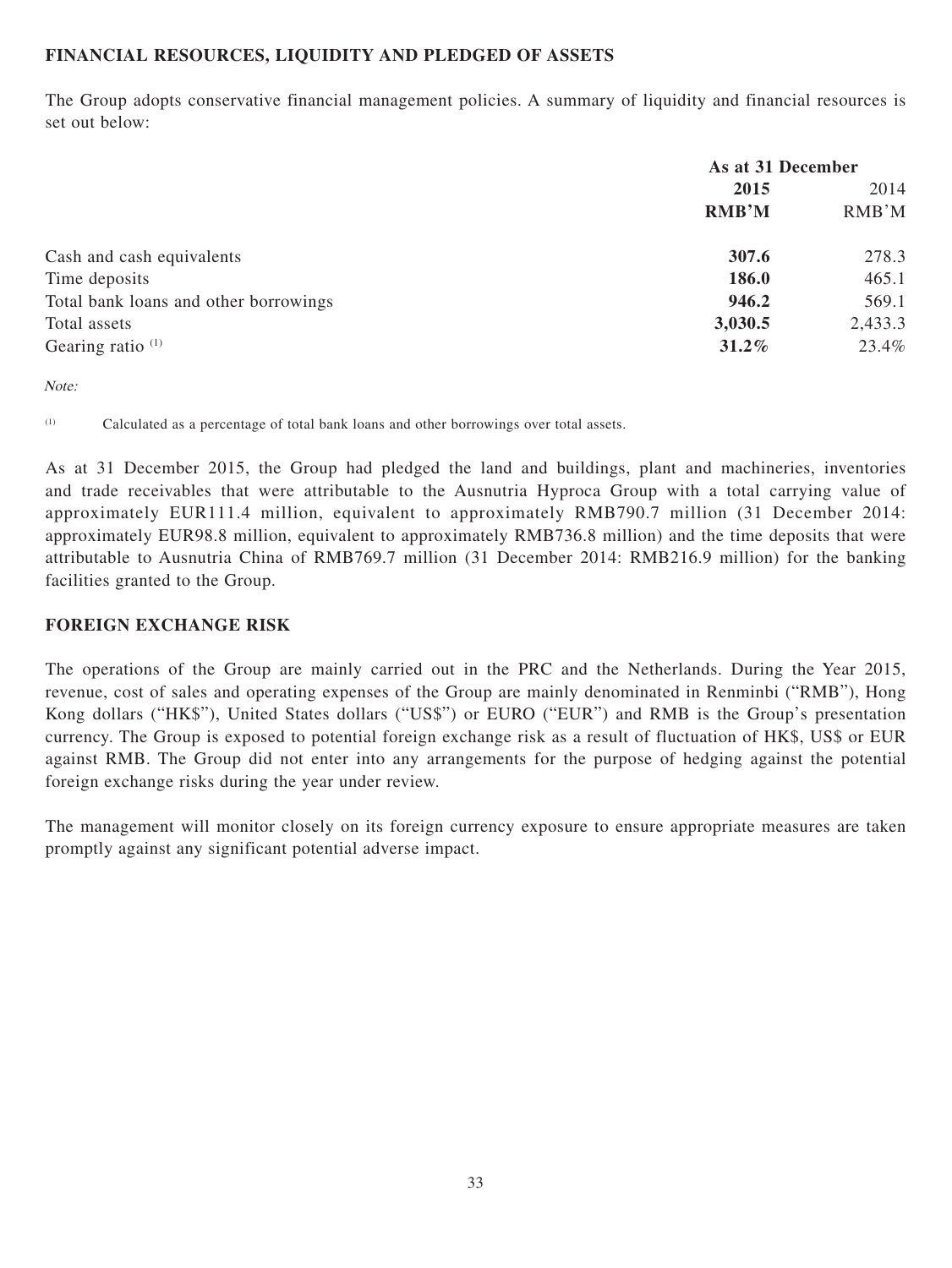#### **INTEREST RATE RISK**

The Ausnutria Hyproca Group has exposure to the risk of change in market interest rate in relation to its interestbearing bank loans and other borrowings with a floating interest rate. In order to minimise the impact of the interest rate exposure, the Ausnutria Hyproca Group entered into interest rate swap contracts with bank, effective from 1 October 2007, of a notional amount of EUR2.5 million with 3-month floating EURO Interbank Offered Rate being swapped to a fixed interest rate of 4.45% per annum. The aforesaid derivative financial instrument will expire in October 2017.

## **CREDIT RISK**

The Group seeks to maintain strict control over its outstanding receivables and closely monitors the collection to minimize credit risk. As the Group's exposure spreads over a diversified portfolio of customers, there is no significant concentration of credit risk.

The carrying amounts of cash and cash equivalents, trade and bill receivables, deposits and other receivables represent the Group's maximum exposure to credit risk in relation to the Group's other financial assets.

### **COMMITMENTS**

As at 31 December 2015, the Group, as lessee, had total future minimum lease payments under non-cancellable operating leases amounting to approximately RMB16.3 million (31 December 2014: approximately RMB8.0 million).

As at 31 December 2015, the Group had contracted, but not provided for, capital commitments in respect of purchase of plant and machineries and construction of the building of the New Factory of a total of approximately RMB172.9 million (31 December 2014: approximately RMB40.0 million).

#### **CONTINGENT LIABILITIES**

As at 31 December 2015, the Group did not have any significant contingent liabilities (31 December 2014: Nil).

#### **USE OF PROCEEDS**

The Shares were listed on the Main Board of the Stock Exchange on 8 October 2009 with net proceeds from the global offering of the Shares in 2009 of approximately HK\$823.1 million (after deducting underwriting commissions and related expenses) (the "Net IPO Proceeds"). The Net IPO Proceeds applied for the investment in upstream operations and the expansion of the Group's distribution network and brand building with each accounted for 30% of the Net IPO Proceeds; and for the enhancing of the Group's research and development efforts, the introduction of new series of organic paediatric nutrition products, the establishment of new production lines and warehouse and for the general working capital use with each accounted for 10% of the Net IPO Proceeds as set out in the Prospectus was fully utilised as at 31 December 2015.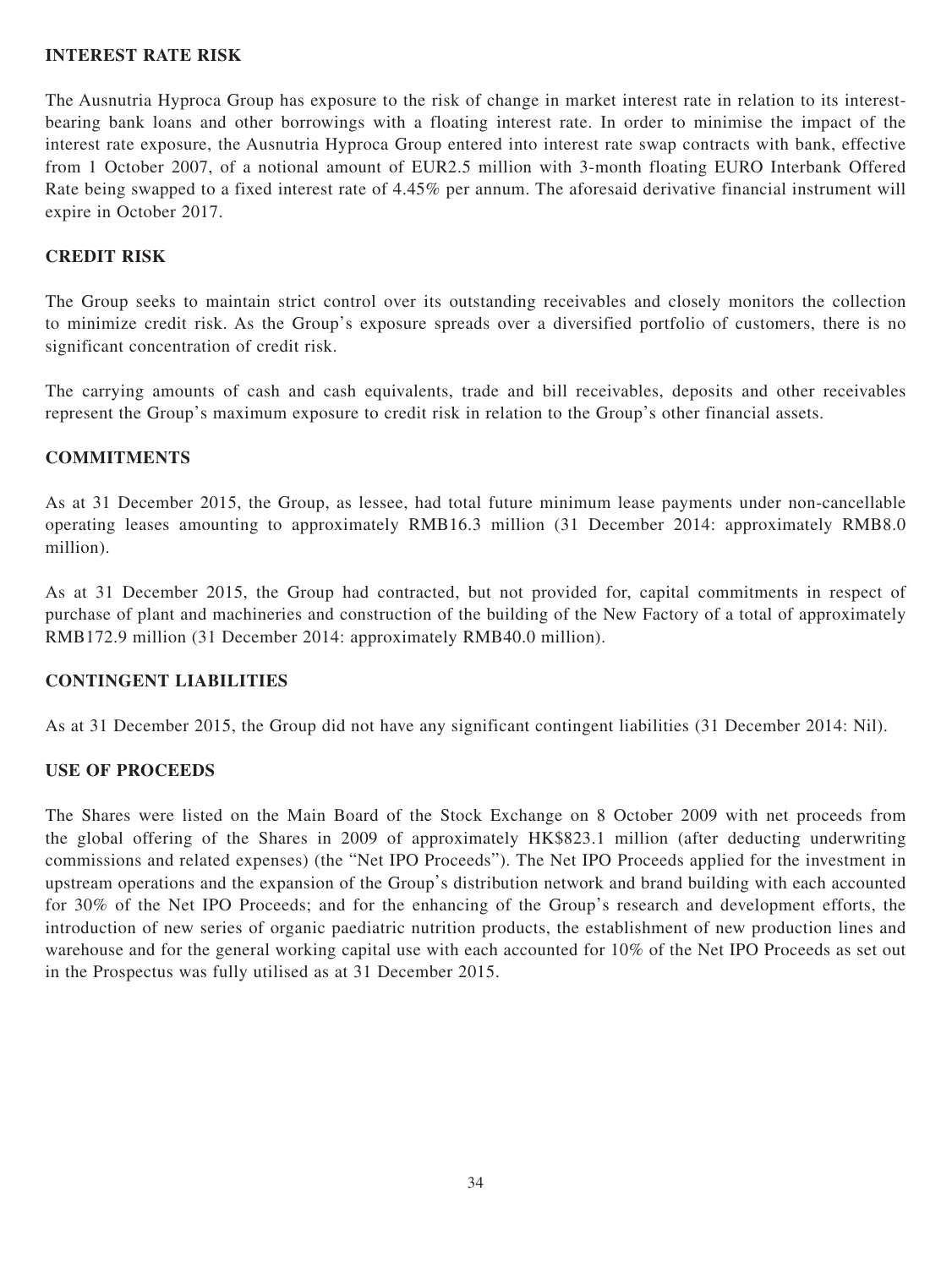The gross and net proceeds raised from the Open Offer which the dealing of the Offer Shares commenced on 22 December 2015 amounted to approximately HK\$249.55 million and approximately HK\$248.37 million, respectively. The utilisation of the net proceeds from the Open Offer as at 31 December 2015 was summarised as follows:

|                                                              | Net proceeds<br>from the             |                                    | <b>Balance as at</b><br>31 December |
|--------------------------------------------------------------|--------------------------------------|------------------------------------|-------------------------------------|
|                                                              | <b>Open Offer</b><br><b>HK\$'000</b> | <b>Utilised</b><br><b>HK\$'000</b> | 2015<br><b>HK\$'000</b>             |
| Construction of new production facilities in the Netherlands | 130,000                              | (130,000)                          |                                     |
| Repayment of borrowings in the Netherlands                   | 50,000                               | (50,000)                           |                                     |
| Investment in potential investment opportunities             | 50,000                               |                                    | 50,000                              |
| General working capital                                      | 18,366                               | (18,366)                           |                                     |
|                                                              | 248,366                              | (198, 366)                         | 50,000                              |

#### **HUMAN RESOURCES**

| Number of full-time employees | <b>Mainland</b> | The                     |                    |               |              |
|-------------------------------|-----------------|-------------------------|--------------------|---------------|--------------|
|                               | China           | <b>Hong Kong</b>        | <b>Netherlands</b> | <b>Others</b> | <b>Total</b> |
| <b>31 December 2015</b>       |                 |                         |                    |               |              |
| The Group (other than         |                 |                         |                    |               |              |
| the Ausnutria Hyproca Group)  | 934             | $\overline{\mathbf{4}}$ |                    |               | 938          |
| Ausnutria Hyproca Group       | 521             |                         | 398                | 83            | 1,002        |
|                               | 1,455           | $\boldsymbol{4}$        | 398                | 83            | 1,940        |
| 31 December 2014              |                 |                         |                    |               |              |
| The Group (other than         |                 |                         |                    |               |              |
| the Ausnutria Hyproca Group)  | 763             | 4                       |                    |               | 767          |
| Ausnutria Hyproca Group       | 444             |                         | 356                | 50            | 850          |
|                               | 1,207           | 4                       | 356                | 50            | 1,617        |

For the Year 2015, total employee costs, including Directors' emoluments, amounted to approximately RMB272.2 million (Year 2014: approximately RMB233.3 million). The Group determined the remuneration packages of all employees with reference to individual performance and current market salary scale.

The Group provides a defined contribution mandatory provident fund for retirement benefits of its employees in Hong Kong and various plans in either defined benefit or defined contribution arrangements for the retirement benefits of its employees in the Netherlands. The Group also provides various welfare schemes as required by the applicable local laws and regulations to its employees in the PRC and other countries.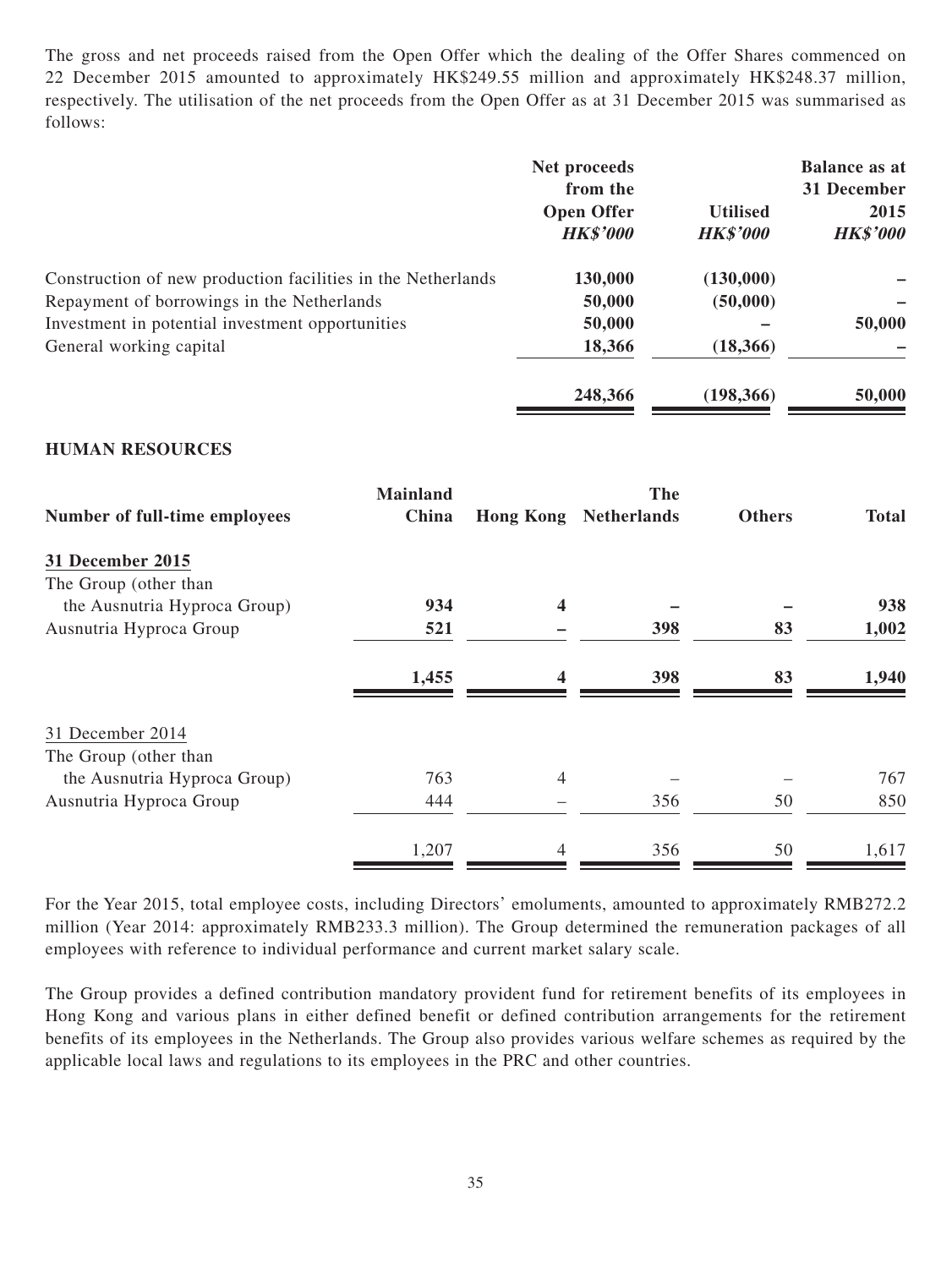#### **SHARE OPTION SCHEME**

On 19 September 2009, the Company adopted a share option scheme, whereby the Board is empowered to grant options to eligible persons, including directors, employees and advisers of the Group, to subscribe for the Shares.

Subsequent to 31 December 2015, on 21 January 2016, a total of 34,800,000 share options were granted, among which 6,100,000 were granted to the Directors and 28,700,000 were granted to employees of the Company. Details of the share options granted are set out in the announcement of the Company dated 21 January 2016.

#### **DIVIDEND**

The Board is pleased to recommend the payment of a final dividend of HK\$0.03 (Year 2014: Nil) per Share for the Year 2015, subject to the approval of the Shareholders at the forthcoming annual general meeting of the Company.

#### **PURCHASE, REDEMPTION OR SALE OF LISTED SECURITIES OF THE COMPANY**

Save for the issuance of 147,458,300 Consideration Shares under the Ausnutria Hyproca Acquisition and the 113,430,230 Offer Shares under the Open Offer, neither the Company nor any of its subsidiaries purchased, redeemed or sold any of the Shares during the Year 2015 and up to the date of this announcement.

#### **CORPORATE GOVERNANCE**

The Board is committed to raising the standard of corporate governance within the Group at all times and believes that good corporate governance helps the Group to safeguard the interests of the Shareholders and improve its performance.

The Company has adopted the code provisions set out in the Corporate Governance Code (the "CG Code") contained in Appendix 14 of the Listing Rules as its own code of corporate governance practices. The Board also strives to implement the best practices embodies in the CG Code where feasible and as far as practicable.

In the opinion of the Directors, the Company has complied with the respective code provisions of the CG Code during the Year 2015 and up to the date of this announcement.

#### **DIRECTORS' SECURITIES TRANSACTIONS**

The Company has adopted the Model Code for Securities Transactions by Directors of Listed Issuers ("Model Code") as contained in Appendix 10 to the Listing Rules as the standards for the Directors' dealings in the securities of the Company. Having made specific enquiry with all Directors, all Directors confirmed that they have complied with the required standard set out in the Model Code for the Year 2015 and up to the date of this announcement.